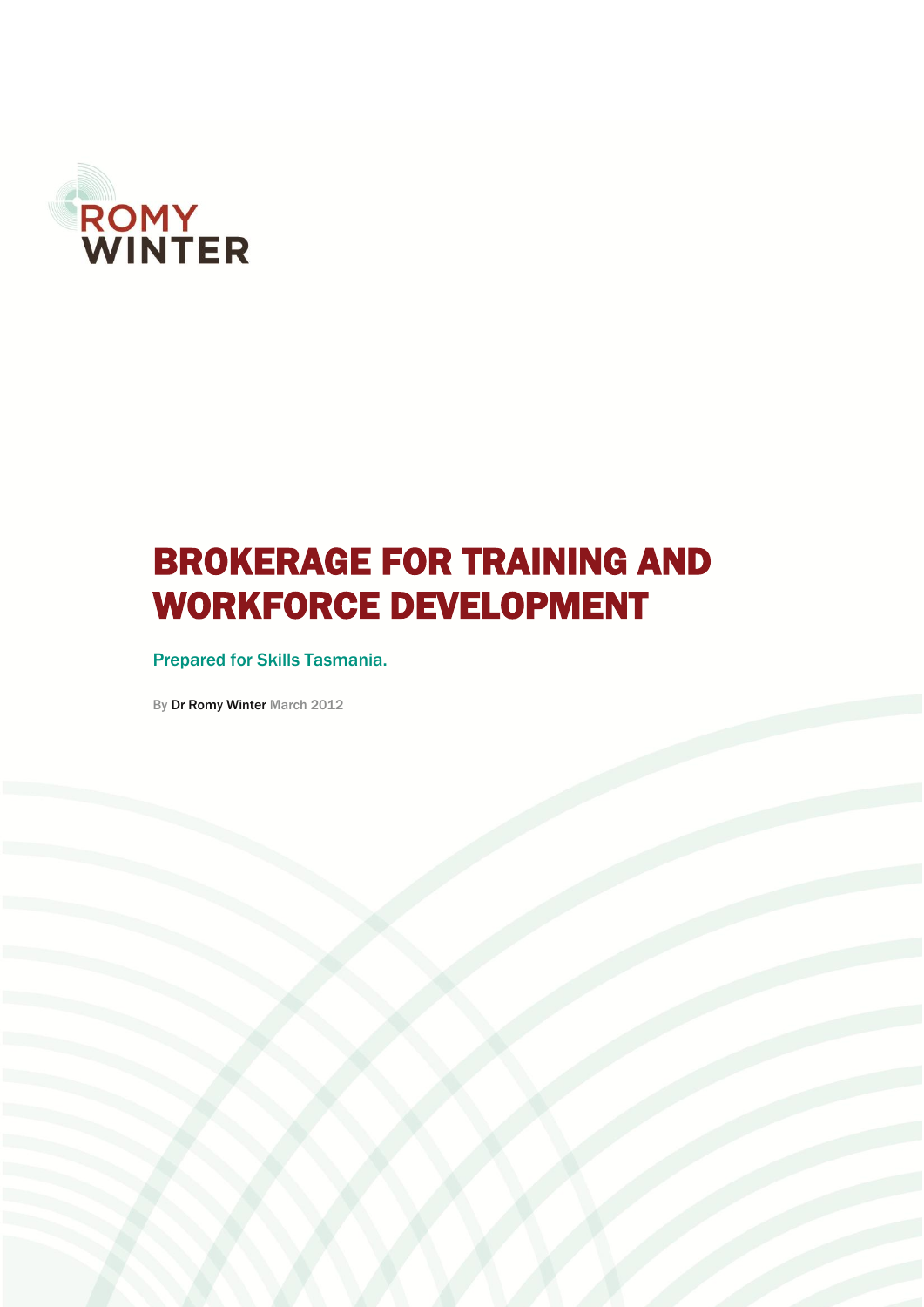Dr Romy Winter BA, MAppSoc (Social Research), PhD

PO Box 4664, Hobart 7000

T: 6234 7910

- M: 0421 059 106<br>E: romy@recherch
- E: [romy@rechercher.com.au](mailto:romy@rechercher.com.au)<br>W: www.romywinter.com.au
- [www.romywinter.com.au](http://www.romywinter.com.au/)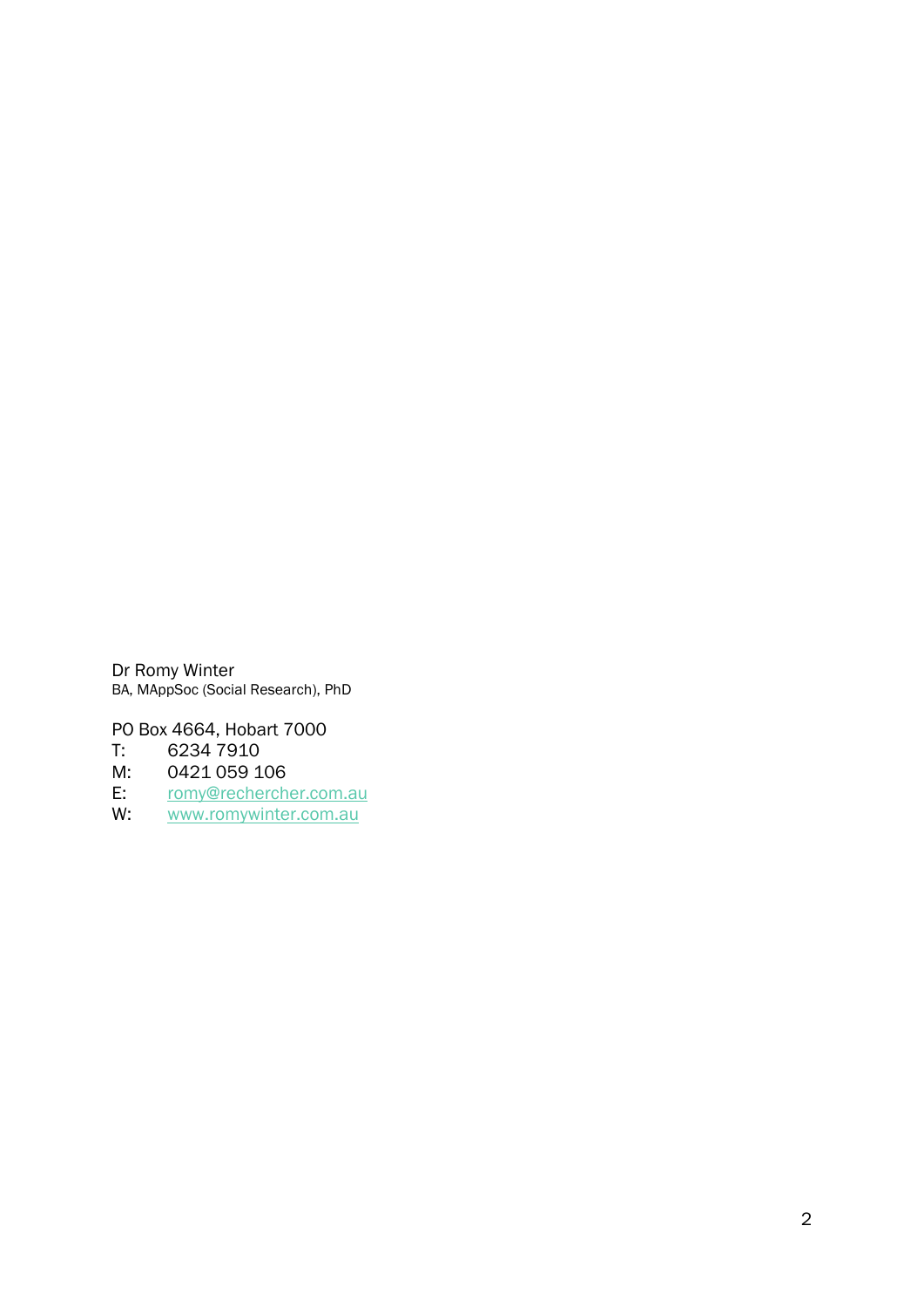# **Contents**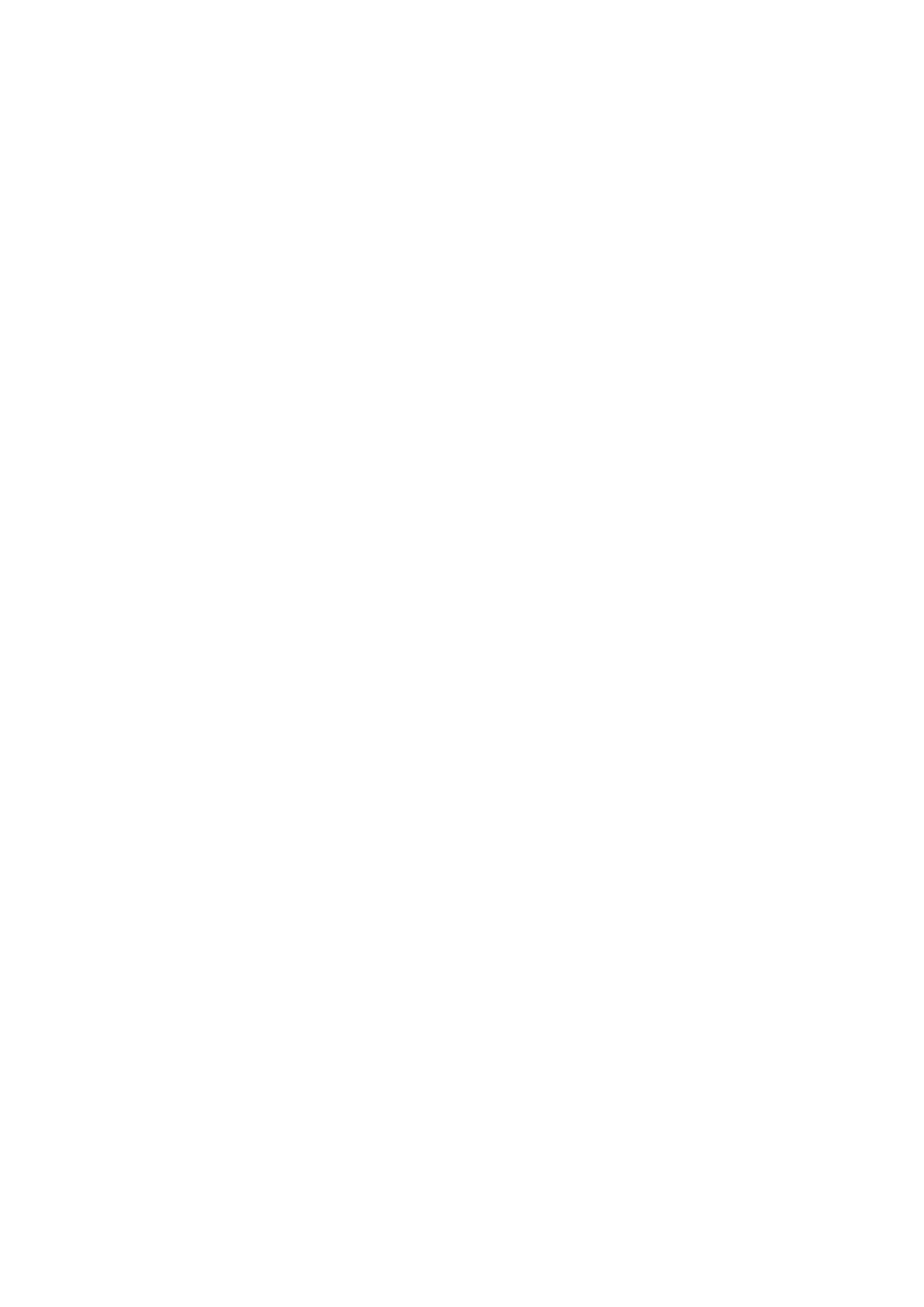## <span id="page-4-0"></span>Purpose and scope of this report

Skills Tasmania has commissioned this report based on the recognition that successful workforce development and planning needs to be undertaken at the sector level as well as the enterprise level. The main objective of the project is to document qualitative cross-industry intelligence on the current models of brokerage which are generating funding and propose general approaches which could be utilised broadly in Tasmania.

#### <span id="page-4-1"></span>Definition of brokerage

For the purpose of this report 'brokerage is defined as:

A peak industry body (or similar) purchasing training on behalf of the sector and

- 1. attracting funding support for the training (whether PPP, NWDF or other);
- 2. charging a fee to either employers and/or training organisations

and from this generating a surplus to use for workforce planning and development activity.

The consultant was engaged to research existing examples of where industry bodies or peak bodies have adopted a brokerage model and used the ensuing revenue stream to resource workforce development activity.

The project involved initial desk research of academic and grey literature around models of brokerage used in a range of industries. This was followed by consultation with industry organisations around Australia who were identified as having implemented brokerage.

Seven in-depth case studies of good broking practice were prepared to identify and showcase models of good broking practice. Subjects for the case studies were selected from the interviews with representatives of organisations identified during the literature review. Potential case studies were identified to represent a variety of broking arrangements. Examples are also given of models that have not progressed.

A suggested pathway for setting up a brokerage structure is also provided as a result of analysis of successful examples of brokerage by industry organisations.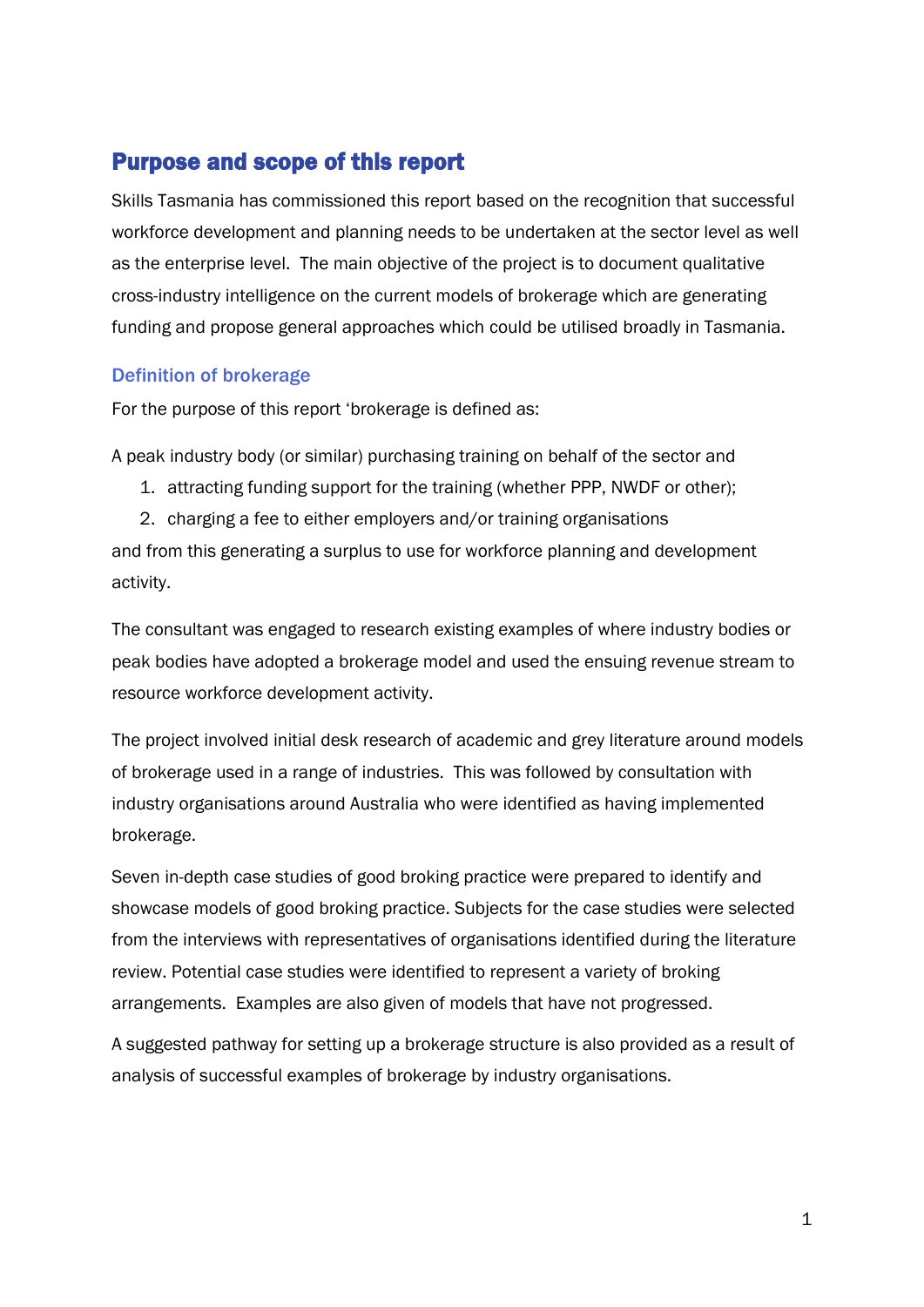#### <span id="page-5-0"></span>Acknowledgements

The consultant would like to acknowledge the contribution of the staff of Skills Tasmania, the project Advisory Committee, and the representatives of organisations involved in brokering training to their industries.

The project Advisory Committee comprised the following people:

Beverley Cummings, Project Manager, Capability and Quality - Southern Water

Stacey Joseph, Workforce Development Officer - Tasmanian Hospitality Association

Kris McCracken, Workforce Development Officer – Mental Health Council of Tasmania

Lynne Maher, Workforce Development Officer - Alcohol, Tobacco & other Drugs Council of Tasmania

Dale Ramanovic/Elida Meadows, Development Officer – Tascoss

Lee Veitch, Workforce Planning & Development Consultant – Aged & Community Services, Tasmania

Linda Seaborn, Workforce Development Officer, Skills Tasmania.

Consultations for the body of the report were conducted with:

Dianne Bester, Executive Officer, Family Support Services Association Tasmania

Will Conn, former Skills Formation Strategist now Industry Recovery Officer, Australian Prawn Farmers Association

Helen Jenkins, Executive Officer, Australian Prawn Farmers Association

Lyn Levy, Director Corporate Services, WACOSS

Carolyn Ovens, Policy Officer, Health and Community Workforce Council, Queensland

Nik Parker, General Manager, Boating Industries Alliance Australia

Kathy Rankin, General Manager, TAFE NSW Training and Education Support

Keith Rice, Chief Executive, Primary Employers Tasmania

Susan Sowcroft, NSW Community Service and Health Industry Training Advisory Board

Jodie Stevenson, former Manager, SkillsDMC now Principal Consultant, Chameleon Network

Lee Veitch, Workforce Planning and Development Consultant, Aged and Community Services Tasmania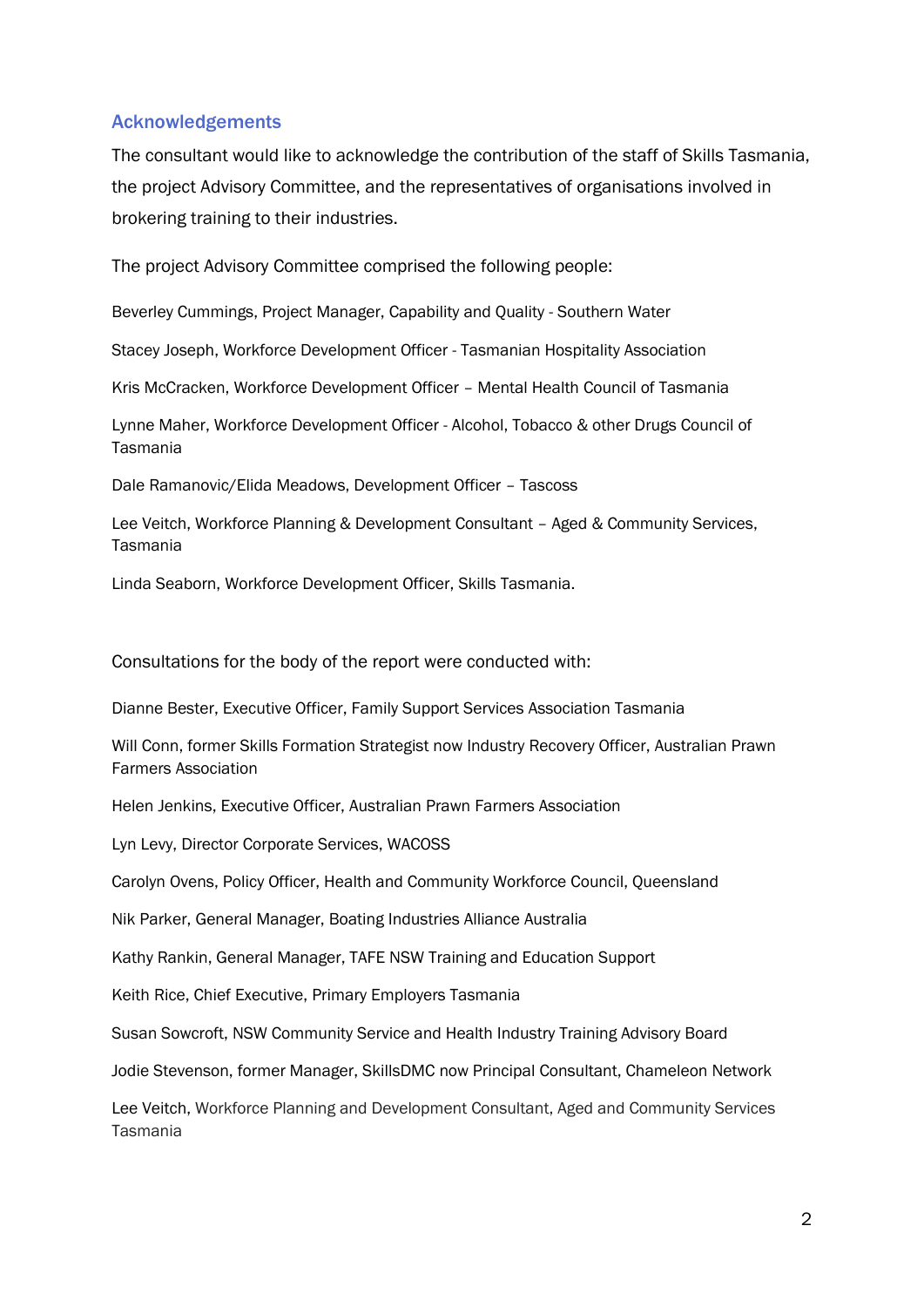# <span id="page-6-0"></span>Why broker training?

Generally there are three ways of arranging for staff to be trained. Namely to set up an in-house training programme; engage a private trainer to run staff training workshops or send staff to a training programme run by a registered training organisation.

In our rapidly expanding information society, a clear need has emerged for the role of brokers who have the skills and capacity to work across a number of areas where a need exists to ensure a match between knowledge and those who require it. According to Kilpatrick et al. (2006) a broker is an individual or organisation whose role is to match employer needs to appropriate training. As such, a training broker plays an active and purposeful role in identifying training needs in terms of the whole suite of present and potential training opportunities and actively matches needs to training, acting in the best interests of the client.

This type of broking activity yields a range of economic and social benefits for individual participants, organisations that auspice the broking and industry. Some of the key benefits include:

- accessibility;
- affordability;
- relevance and quality of training;
- cost effectiveness:
- the economic potential for broking activities;
- potential to reach a wider audience;
- good participation rates;
- continuity of service;
- industry/community ownership of the training: and
- the development of a training culture.

In most instances, brokers are doing much more than linking people to information—they actively building common ground between individuals and groups. In many instances they also act as advocates for their clients. The key elements of brokerage defined in this way are the ongoing relationship between broker and client; where the brokers become agents of change, rather than just providers of a service.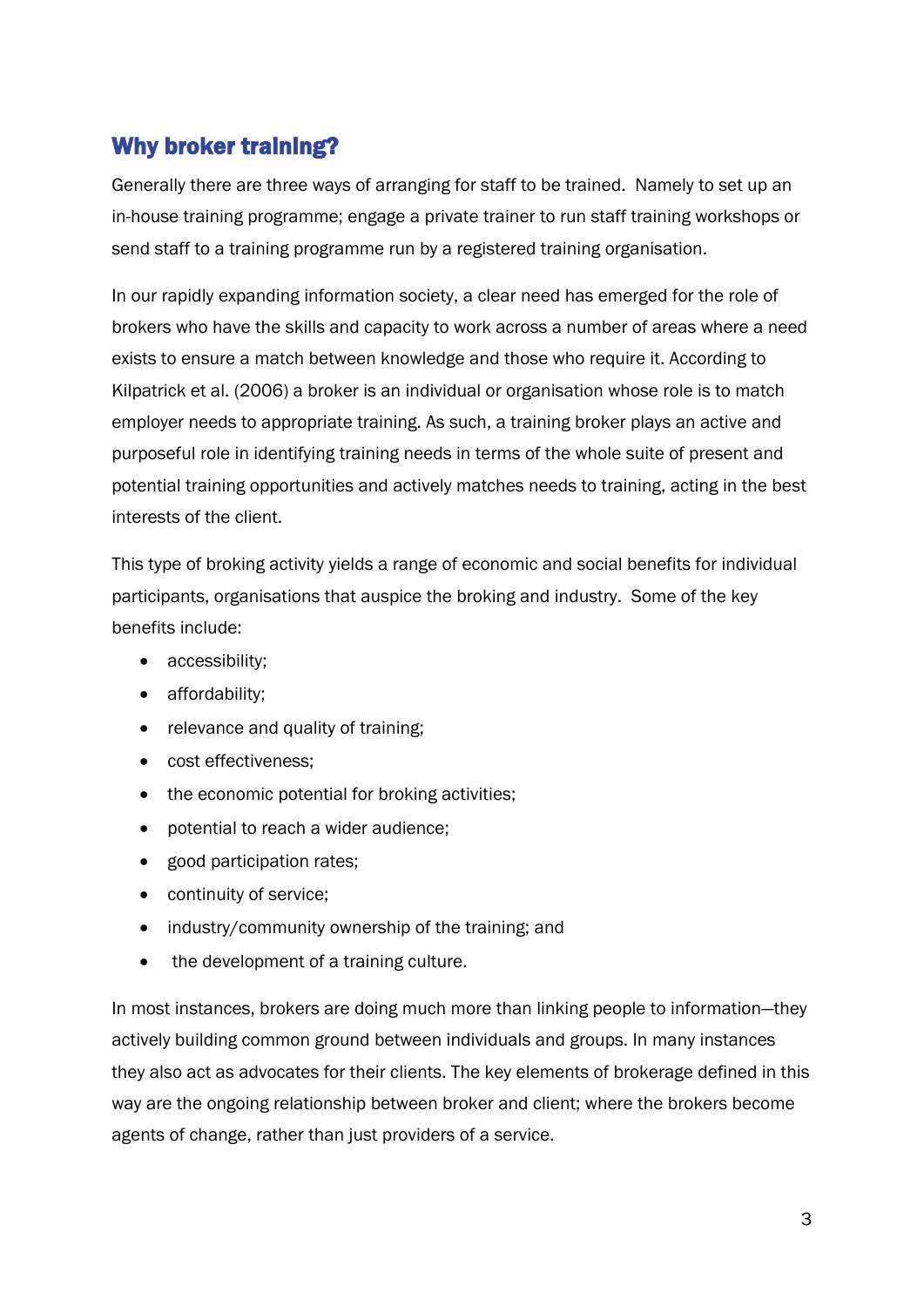A brokerage model has the capacity for industry to impose greater contributions from employers where strong fee-for-service markets exist, and this helps to off-set costs of delivery in less viable areas, broadening the the coverage of training across industry, while at the same time encouraging (leveraging) greater involvement by employers. This encourages a demand-driven system, whereby industry determines their need for training.

Kilpatrick et al (2006) state that brokerage is most successful if undertaken by national industry bodies or state agencies. Miller (2001) further suggested that national bodies partner together with local organisations to maximise the benefits of industry sources and resources and local knowledge. This will result in training providers having a requirement to truly engage with industry to determine specific training needs and develop training solutions to meet those needs. Government agencies, with their wide networks, are able to create the conditions that allow groups and organisations to collaborate, in a coordinated approach to delivering activities that meet the training needs of clients and employees. However, in the current climate of smaller government there is a need to look to the non-government sector to undertake this coordination role.

#### *Advantages to the one-stop environment*

Larger organisations, regardless of whether they are non-profits, for-profits or public organisations have the ability to consolidate functions and offer services that may not be readily available to smaller organisations. Peak bodies are ideally placed for this purpose. For the purpose of this report the following definition of peak bodies will be used:

*A peak body is a representative organisation that provides information dissemination services, membership support, coordination, advocacy and representation, and research and policy development services for members and other interested parties. ….. the peak council role does not involve direct service provision* (Industry Commission, 1995).

Advantages of hosting brokerage within a peak organisation might include greater administrative and financial stability, access to funds as well as expertise in program and financial management. They are more likely to be able to devote full time staff to focus on specific areas and provide technical assistance and strategic advice. They are also more likely to have infrastructures in place to disseminate information (Javar & Wandner, 2004). The focus of this report is industry organisations or peak bodies.at the state level.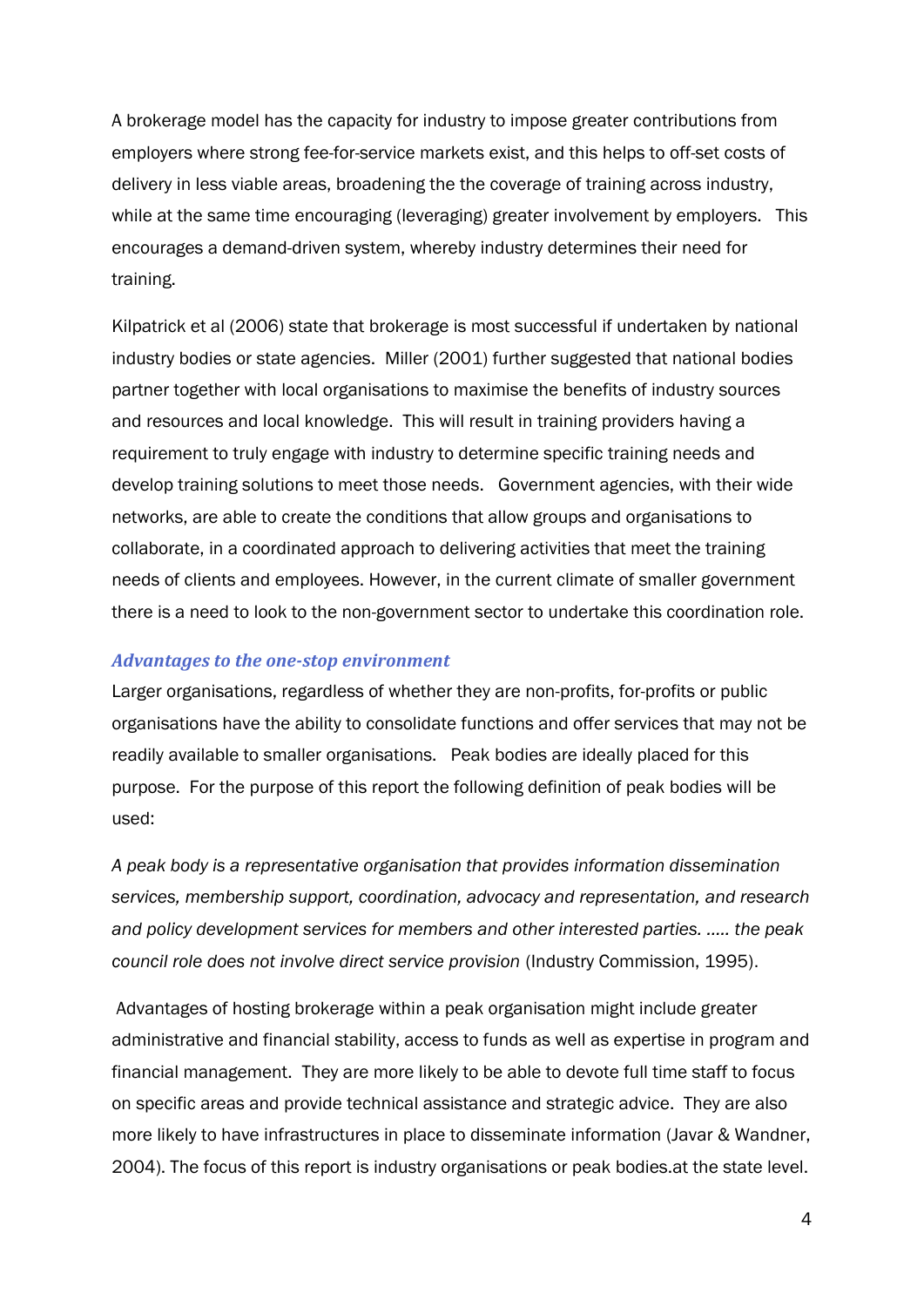### <span id="page-8-0"></span>Brokerage operated through industry organisations in Australia

This section of the report identifies and describes seven industry organisations that are operating brokerage models.

The main sectors that were identified were the health and community sector, primary industry and mining. Two organisations were from Queensland, one from Western Australia and four organisations have already investigated brokering training in the Tasmanian context.

#### <span id="page-8-1"></span>Queensland's Health and Community Services Workforce Council

The Health and Community Services Workforce Council Inc. (Workforce Council) is the lead agency with responsibility for supporting and developing workforce capacity in Community Services and Health industries in Queensland. The Health and Community Services sector is Queensland's largest employment industry, representing 12 per cent of the state's workforce. Workforce Council has over 900 members throughout Queensland. Each year, members elect an Industries Reference Group to provide crossindustry advice to Workforce Council Board and projects. The Industries Reference Group is made up of 62 positions representing employers, unions, peak bodies, education and training providers, Indigenous Australians, regional and remote stakeholders, and general members. Workforce Council manages the Skills Alliance for Community Services and Health, which is the primary industry engagement and advisory strategy funded by the Queensland Department of Education and Training (DET). The role of the Skills Alliance is similar to the previous role of Industry Training Advisory Bodies, including advice to DET on skills and labour shortages, change drivers, workforce development priorities, skilling and training gaps, industry innovation and technological changes impacting on workforce development. The Skills Alliance also provides support for the implementation of national training packages and accredited courses, provides technical advice to RTO audit and registration activities, and applies for declaration of traineeships and apprenticeships in our industries.

Workforce Council manages the current Health Skills Formation Strategy and managed three previous Skills Formation Strategies - Aged Care, Child Care and Child Protection. Although funding for these latter Skills Formation Strategies has ceased, Workforce Council continues to support industry collaboration to address skilling and workforce issues in these sectors. In addition, Workforce Council manages a number of workforce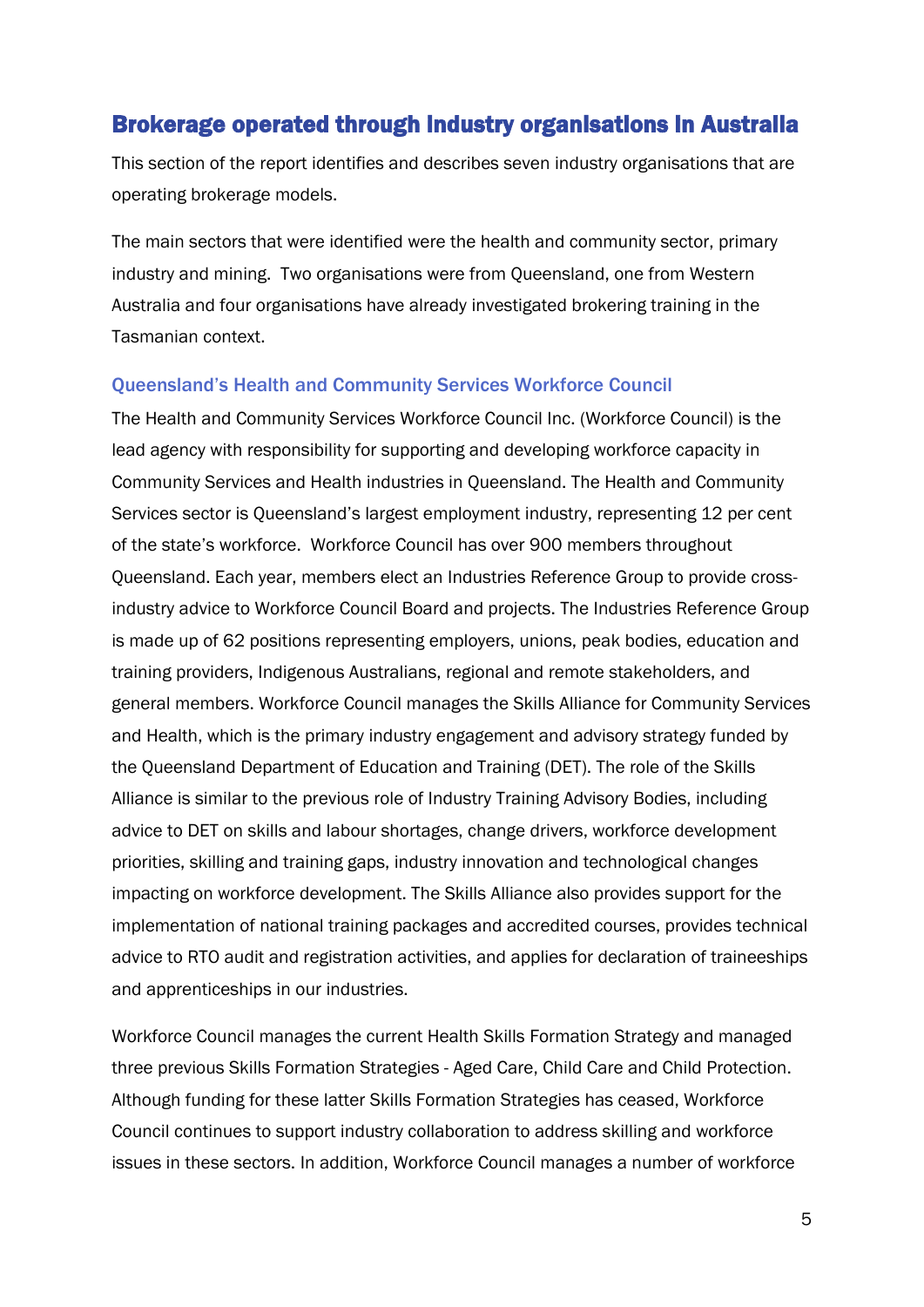development projects for key sectors such as Home and Community Care, Children's Services, Disability Services and a range of Community Service sectors including youth, Child Protection, seniors, homelessness, Community Development, family and domestic violence, diversion services and Family and Individual Support. These projects support networks of services at the regional level to identify the sector's workforce development priorities across the region, and broker training and workforce development activities to respond to these needs. In all, Workforce council supports 53 regional networks to identify local workforce needs. The Workforce Council operates three brokerage models – in VET, Children's Services (PSCQ) and the sector in general via the Skills Cluster. The suite of programs developed over many years along with the recognition that one size did not fit all components of the sector.

#### <span id="page-9-0"></span>Vet Brokerage

The Workforce Council's VET brokerage aims to boost workforce participation and productivity across the Health and Community Services Industries by brokering training places for existing workers. The Workforce Council works with key employers, peak bodies, unions and training organisations to identify priority qualifications and skill sets. Health and community services organisations provide input about their workforce skilling priorities through their preferred RTO or directly to the Workforce Council. The Workforce Council works with employers and RTOs to arrange the delivery of qualifications and skill sets according to industry needs. The Workforce Council is not a RTO and does not deliver PPP-funded training to individuals. The Workforce Council brokers the allocated places to RTOs on behalf of organisations for their existing workers. Around 25 per cent of funds for student hours are set aside to fund the brokerage activity.

#### <span id="page-9-1"></span>Professional Support Coordinator Queensland (PSCQ)

Established in 2007, PSCQ is a sector and regional capacity building strategy and broker of professional development and support for the children's services sector in Queensland. Through PSCQ, the Workforce Council coordinates professional development and support for eligible Queensland children's services which include those that receive Child Care Benefit, and Budget-Based child care services. The Australian Government through the Department of Education, Employment and Workplace Relations funds the Workforce Council to operate PSCQ as part of the Inclusion and Professional Support Program. Previously, this funding was distributed to a number of different service providers. Health & Community Services Workforce Council Inc. was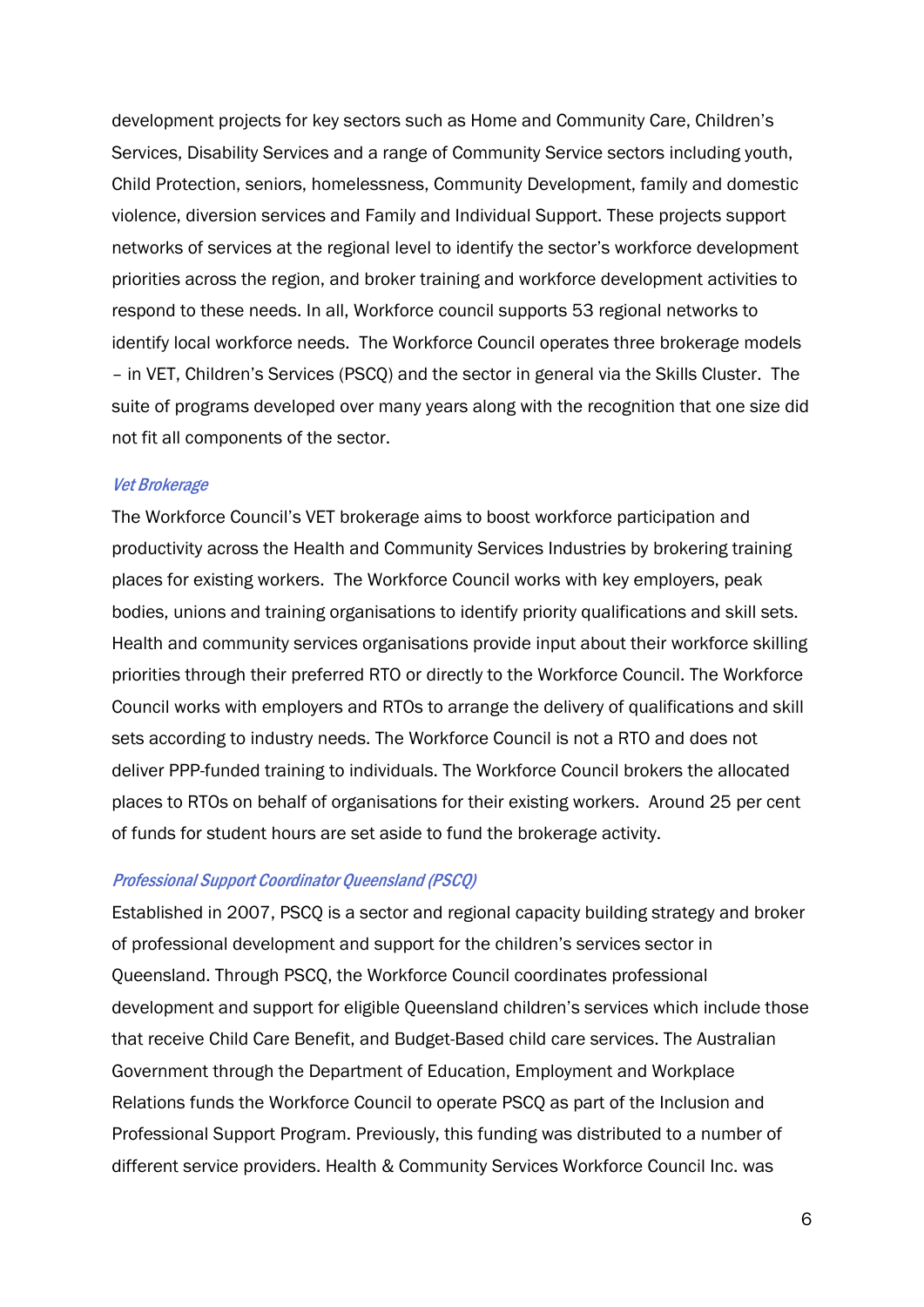successful in the application for tender to implement the new Professional Support Coordinator (PSC) in Queensland. PSCQ serves as a single access point for professional development within children's services across the state. It is a membership based model of which benefits of membership include financial support for services to run professional development. Membership<sup>1</sup> is structured in terms of target group services and non-target group services. Target group services include services providing long day care, outside school hours care, In-home care, Family Day Care and inclusion support agencies. Non target group members include kindergartens, limited hours care services, early years centres etc.

PSCQ operates on a regional decision making and capacity building basis. Workforce Consultants based in Brisbane and Townsville facilitate 14 regional Professional Support Networks (PSN). These networks are made up of 8 to 12 educators working in eligible children's services. Their role is to help identify and prioritise the professional development needs of educators in their area, and plan activities to meet these prioritised needs. Each regional network has an annual budget to allocate to the professional development and support that they plan in their region. The Workforce Council conducts an annual Workforce Survey and each Region conducts a Workforce Forum. The data from these sources is collated and analysed and fed back into the Networks to ensure a comprehensive needs identification and prioritisation process is implemented in each region each year. This data is also collated and examined for statewide trends and needs and utilised to plan innovative state-wides strategies that meet these needs.

PSCQ has a dual approach to the allocation of funding for professional support opportunities; there is state-wide allocation for professional support i.e. resource library and advice service, specialist equipment, bicultural support pool and specialist advice services and a regional approach that includes the involvement of 14 Professional Support Networks (PSNs) that consist of 10-12 child care professionals from all service types. These people meet on a regular basis to share what has been identified as professional support needs for their region, prioritise the needs then implement opportunities to get needs met. Membership fees are used to broker professional development.

1

<sup>1</sup> <http://www.workforce.org.au/media/186849/2012%20membership%20flyer%20and%20form.pdf>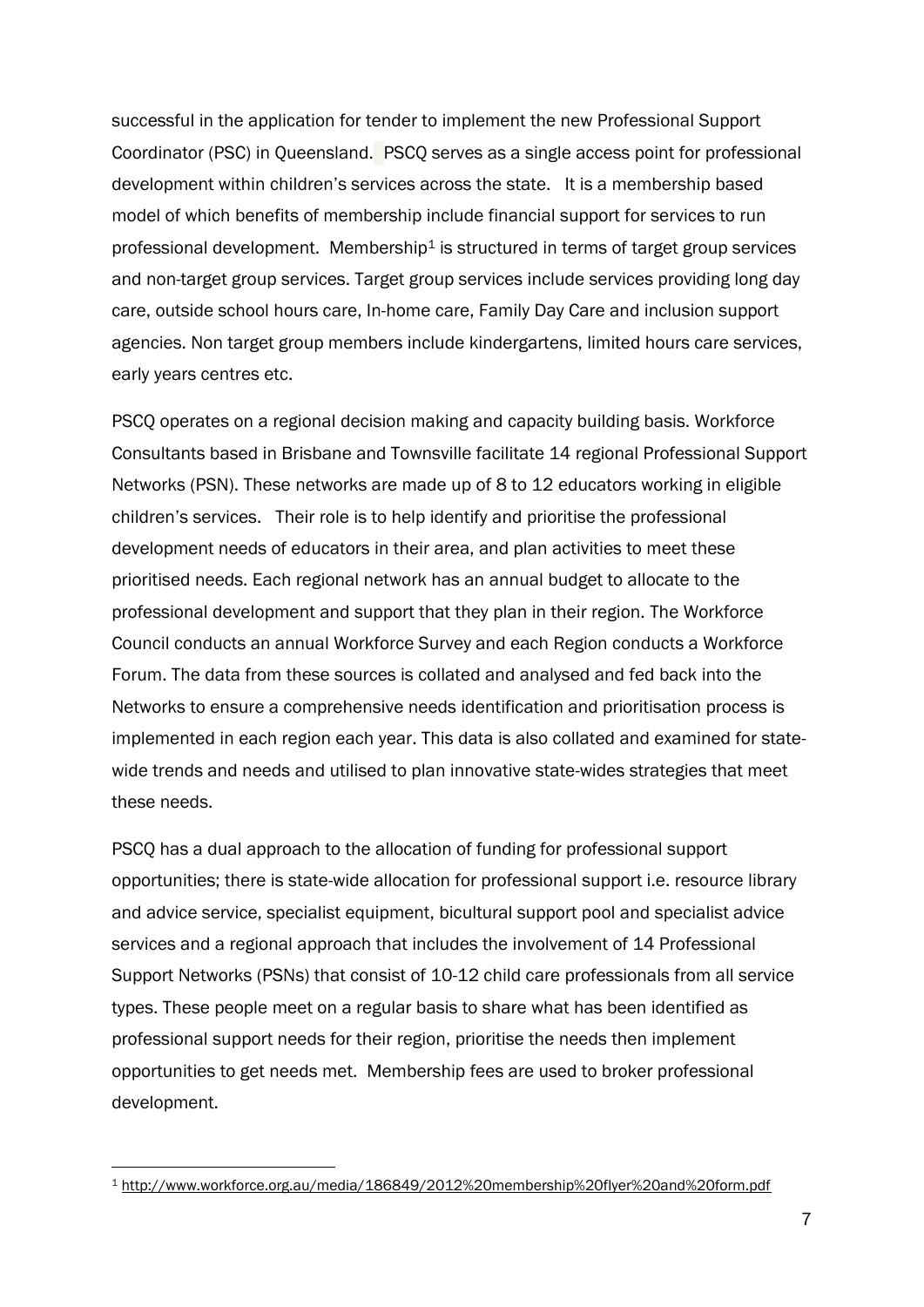PSCQ offers many innovative professional development and support options and opportunities, some of which are free for eligible services such as: Specialist Equipment Pool; Bi-cultural Support; Professional Conversations for local support personnel; and others for which services pay a reduced fee for each activity, such as online learning sessions; locally planned peer support networks, one off and workshops series, conferences and so on. Training is non-accredited.

#### <span id="page-11-0"></span>Skills Cluster

The Workforce Council's Skill Cluster Funding enables health and community services organisations throughout Queensland to upskill their existing workers. This initiative aims to support integrated service delivery and is funded by Skills Queensland. Skills being offered in the first half of 2012 are:

- Case Management
- Medication Assistance
- Alcohol and Other Drugs
- Basic Foot Care Health focus
- Chronic Disease Self-Management
- Dementia Support Service delivery
- Mental Health Recognise and respond to individuals at risk
- Dementia Support Planning and coordination
- Mental Health Respond to risk of suicide

This funding is 'employer-driven', requiring the employer/organisation to apply for funding under the program [http://www.workforce.org.au/initiatives/vet/scf.](http://www.workforce.org.au/initiatives/vet/scf) Funding on offer will be up to 70% of the cost of a particular skill cluster. As the beneficiary of this professional development, the employer is expected to contribute financially. This employer contribution may vary depending on the cost negotiated with the Registered Training Organisation (RTO) which may be due to:

- The size of the organisation
- The number of employees being trained
- The method of delivery agreed on with the RTO
- The existing knowledge and skill level of the employee
- The level of learning support needed by the employee
- The geographical location for the training and assessment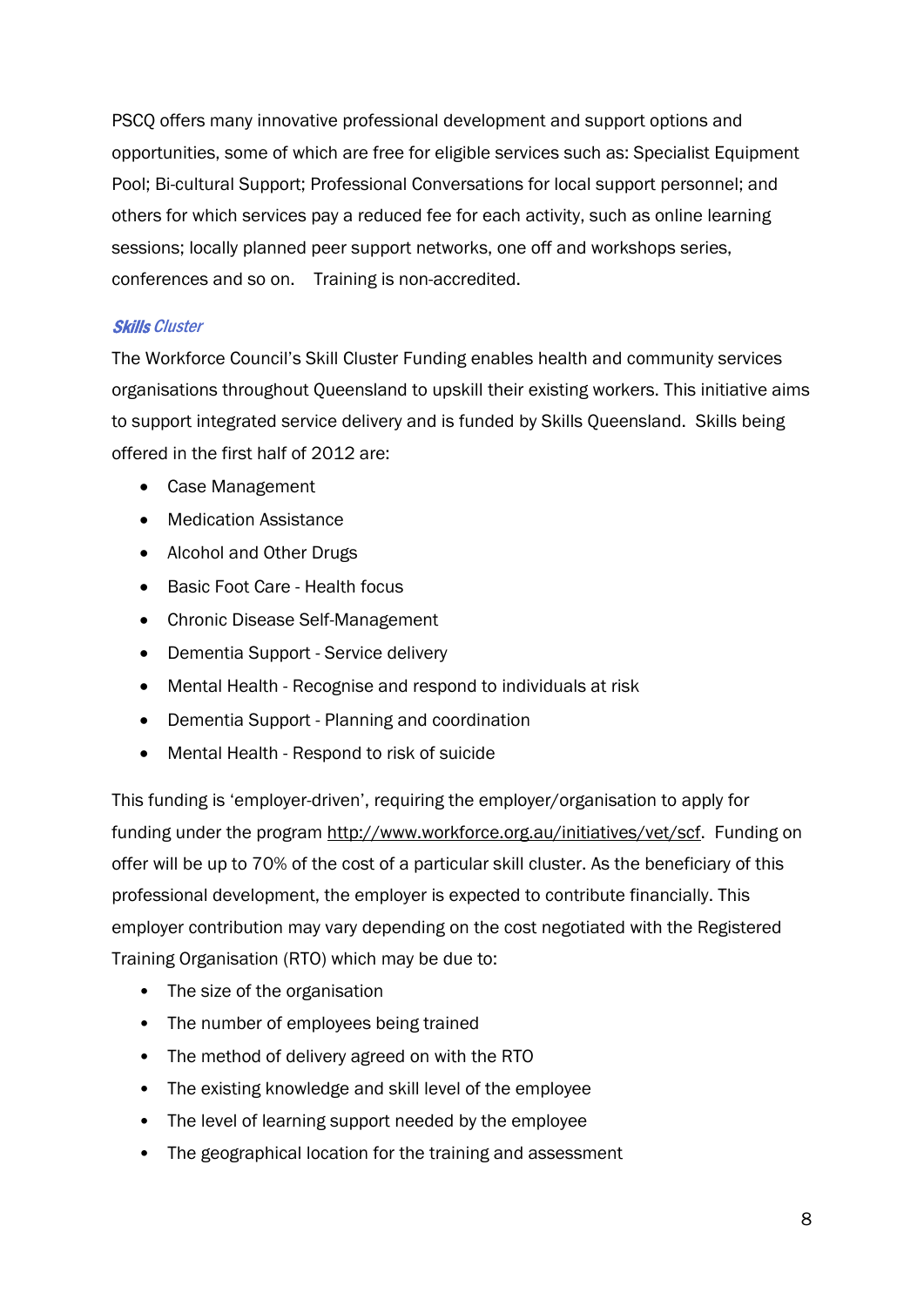Workforce Council brokerage activity is managed by an activities unit comprising of nine staff members. This includes a full time workforce consultant for each region funded out of a 15 per cent levy on the RTO. This consultant meets with the membership of their regions every six weeks. RTOs may be the local TAFE College or smaller providers. The consultants feed information back into their networks on innovations in implementation and assessment. They negotiate contracts with providers. The Workforce Council acknowledge that these are very complex roles which require a huge amount of sector and business knowledge. A significant amount of travel is involved. Each region also has an administrative worker. Workforce Council also has a Communications Unit which produces flyers and marketing materials in-house.

Workforce Council reported having good relationships with RTOs mainly due to the fact that the sector represents a growth area for training providers. TAFE in Queensland have employed an RPL coordinator to develop strategies for working with the sector. Their experience has been that RTOs have been amenable to renegotiating fees; however they note that those purchasing training outside the brokerage model seem to be paying a lot. . Workforce Council conceded that a powerful incentive to driving training in the sector has been its ability to fund backfill<sup>2</sup> to enable staff to undertake training. Workforce

Council received \$1 million from Skills Queensland to fund backfill and have been able to convert this into over \$12 million in training.

Workforce Council also reported that it continued to face issues around assessment (tick and flick issues). They see it as a systemic issue in service delivery organisations that do not have the infrastructure to do otherwise. The brokerage model allows the Workforce Council to have closer interaction with its membership and thus is moving towards improving assessment practices.

The clear message from Workforce Council was that the big training systems were largely irrelevant for their sector and could not meet the urgency created by the number of unqualified staff in community services sector.

*No matter how driven the RTO, class based, block release courses didn't work. We needed individual workforce development plans and flexible ways to achieve sector development.* 

#### *Carolyn Ovens, Workforce Council*

1

<sup>2</sup> Where an employee's position is filled by another person while they are on leave or attending training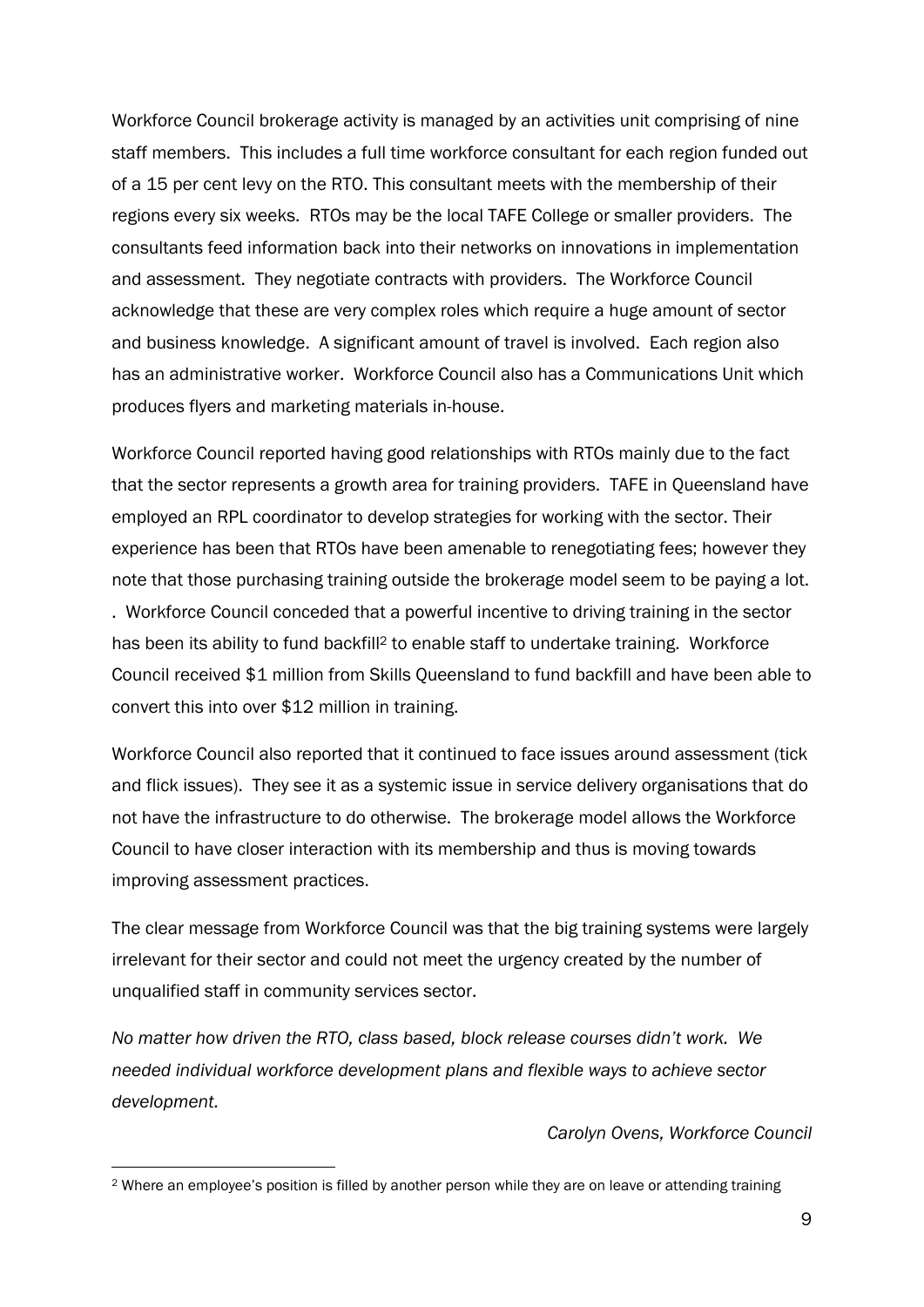#### <span id="page-13-0"></span>Western Australian Council of Social Services (WACOSS)

WACOSS, the peak organisation for the Social Service Sector in WA, represents three hundred member organisations and affiliates, and over eight hundred organisations involved in the provision of services to the community.

WACOSS has been developing its brokerage model for about seven years. The Sector Development Division offers a range of capacity building and training services. WACOSS started off with a single trainer and has sixteen people involved in the Social Policy and Sector Development Division plus a pool of around twenty expert trainers. On offer are:

- 1. [Public Training Workshops 2011](http://www.wacoss.org.au/services/public_training_workshops.aspx) A regular calendar of popular workshops providing various training under the categories of: leadership and management, personal development, skills development, Information Technology and governance.
- 2. [Customised In-House Training](http://www.wacoss.org.au/services/customised_in_house_training.aspx) Tailored training delivered at workplaces or in regional settings to suit the specific needs of the organisation or community. Where possible WACOSS identifies opportunities to obtain funding to deliver regionally and will work in partnership with local agencies wherever possible.
- 3. [Accredited Training](http://www.wacoss.org.au/services/accredited_training.aspx) WACOSS accredited courses and workshops that are delivered in partnership with MODAL and YMCA both of whom are Registered Training Organisation's (RTO's).
- 4. Customised Consulting in areas such as strategic planning. 30% profit unless needs a lot of customisation
- 5. Emergency Relief WACOSS is FaHCSIA' s preferred provider for emergency relief training in Western Australia
- 6. Non-sector training charging market rates

This model started with WACOSS selecting five workshops to be run each semester and asking for expressions of interest from trainers. It was originally seen as an income generating venture to support WACOSS' policy work. With time this changed to becoming a philosophy of investing in the capacity of the sector.

For the first four years, this program was run with one training coordinator and an admin person. The training coordinator is now Director of the Division. The model took a couple of years to become sustainable.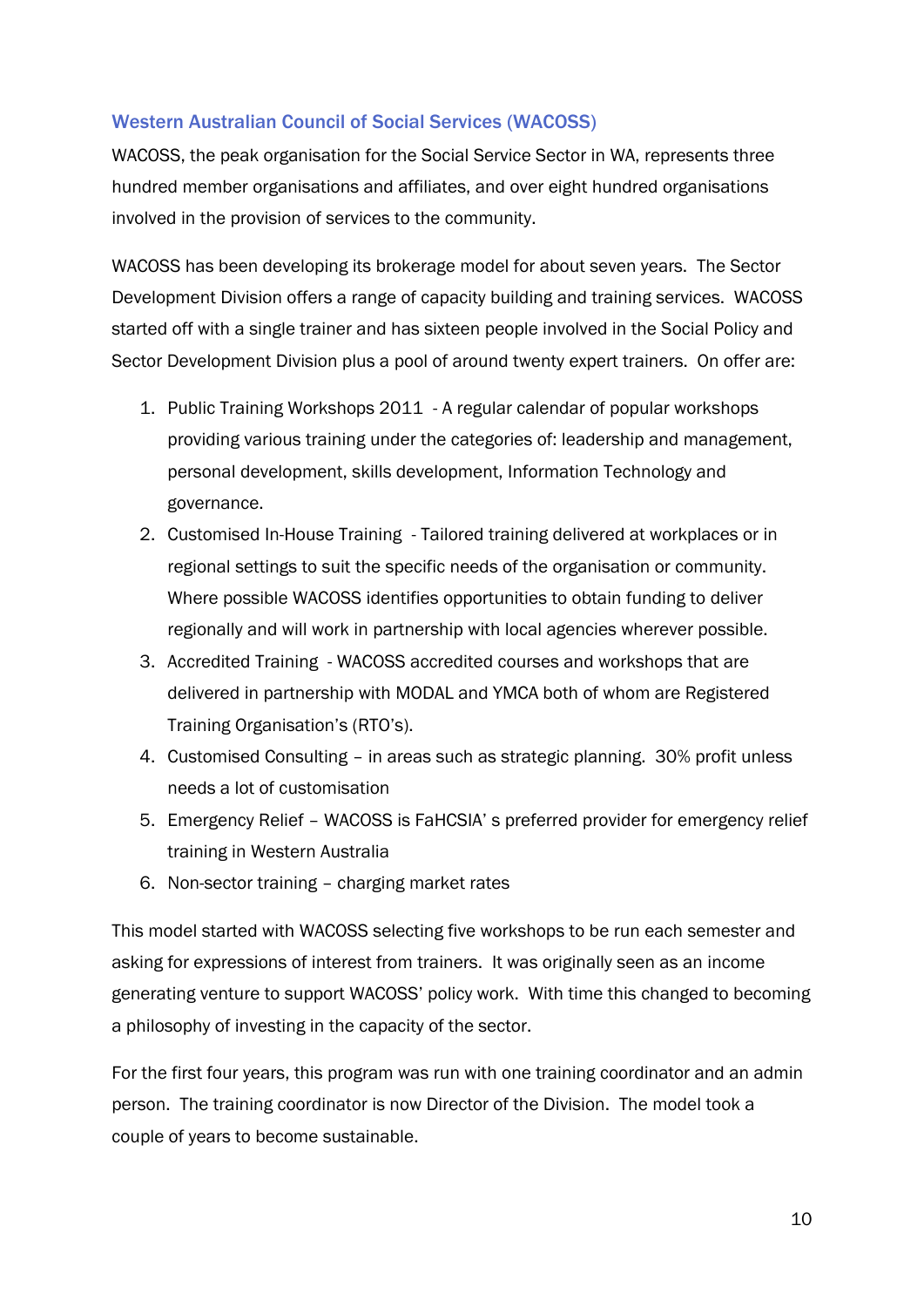Fee structure is 30 per cent from the whole program to manage the brokerage. All trainers are selected for their industry experience. The calendar training is based on a cost recovery model and is part of WACOSS' service agreement. Trainers running calendar training are paid between \$800 and \$1200 per day. This is a walk-in-walk- out model where WACOSS provides participants, venues, equipment, course materials, catering and organises travel and accommodation for trainers if required.

Customised training can be themed for an organisation's needs for example running five sessions around governance training. Where no package exists WACOSS pay the trainer to develop a package and therefore WACOSS owns the intellectual property.

The key drivers for success of the model are the provision of the practical skills that industry wants and needs; a critical mass of support available through WACOSS; good reputation; reviewing the strategy each year and reassessing; running forums and events to keep in touch with emerging trends; good relationships with training consultants; trainers that have worked in the sector.

#### <span id="page-14-0"></span>Queensland Aquaculture

The Australian Prawn Farmers Association was funded by DET to produce a Skills Formation Strategy (SFS) for Aquaculture in Queensland (Queensland Government, 2011). APFA is a single person peak organisation and thus the funds were used to employ a person to undertake research to inform the strategy.

One of the key messages coming from the report was that the ongoing success of aquaculture in Queensland is directly linked to the capacity of industry to maintain the necessary human resources.

At the time the research was undertaken there was little uptake of training in aquaculture provided via TAFE. Any perception of industry as a poor patron of vocational training may in fact be a reflection on the makeup of the training resource offered to it. This was found to be true in the case of aquaculture training with industry finding limited ability to integrate training outcomes with workplace productivity outcomes. Because of zero uptake of TAFE courses, the trainer became retrenched. However, as a result of the skills strategy this individual has set up his own RTO and is the preferred provider for the aquaculture industry. Training has been restructured into a workshop delivery model which has proved to be a resounding success with industry. Training in aquaculture now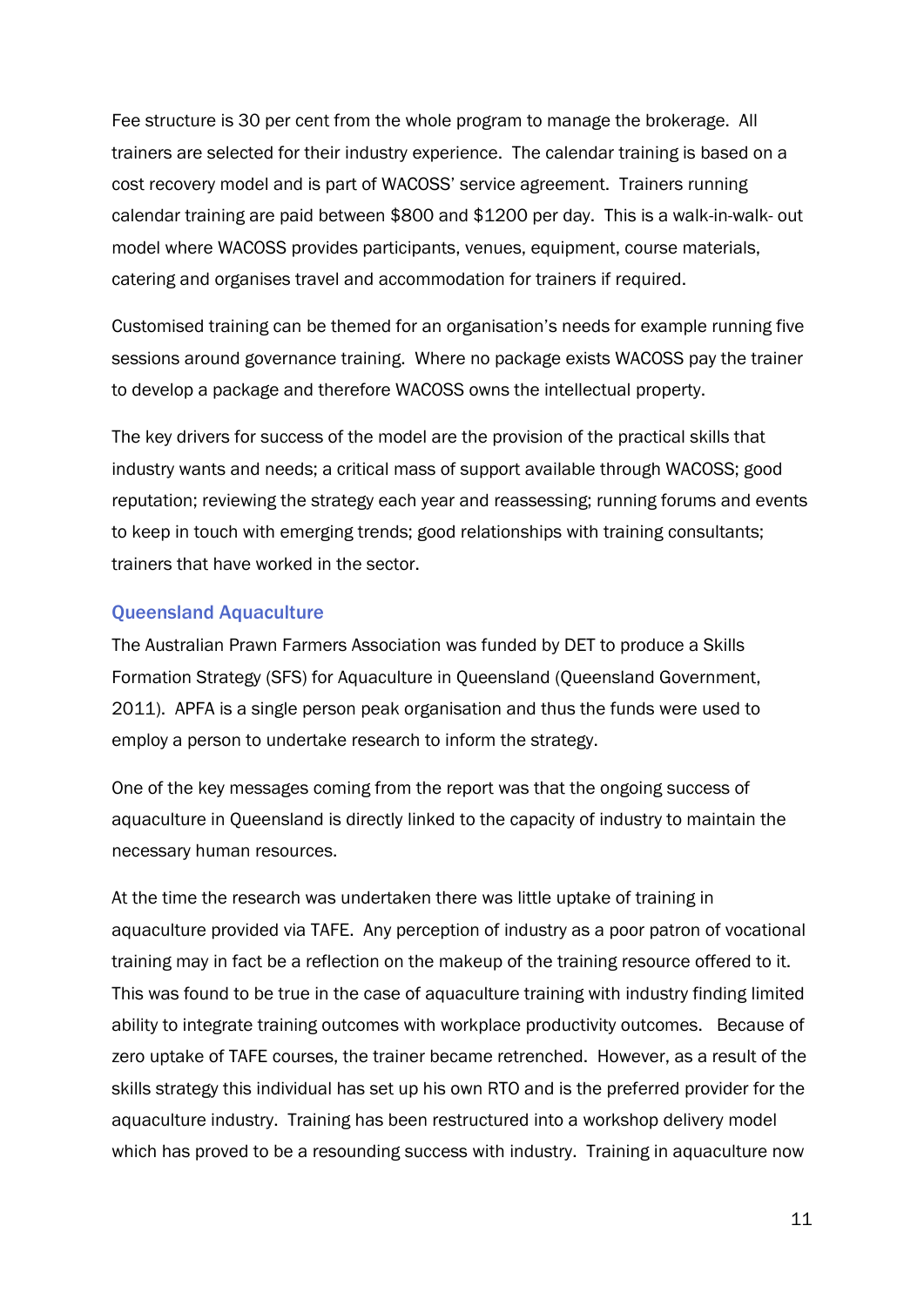occurs on-site, with a smaller cohort, delivered by endorsed industry experts. There are now 152 employees being trained at various levels. This model uses a team approach to broker the training. A collective approach has proven critical to increasing the aquaculture industry's knowledge base in realising workforce related outcomes. This highly specialised RTO is part of the team, as well as key aquaculture and rural industry councils, and representatives from the different regions (see Figure 1).



Figure 1 Workforce Sustainability for Aquaculture

There is currently around \$1 million worth of PPP training in the program, covering areas such as processing, forklift training, business training and a Diploma in Aquaculture. There are plans in place to add training in environmental issues and energy efficiency to enable industry to adjust to the proposed carbon tax.

The APFA continues to be involved in liaison with industry and has been instrumental in rebuilding the industry after last year's flooding and cyclones. The APFA Executive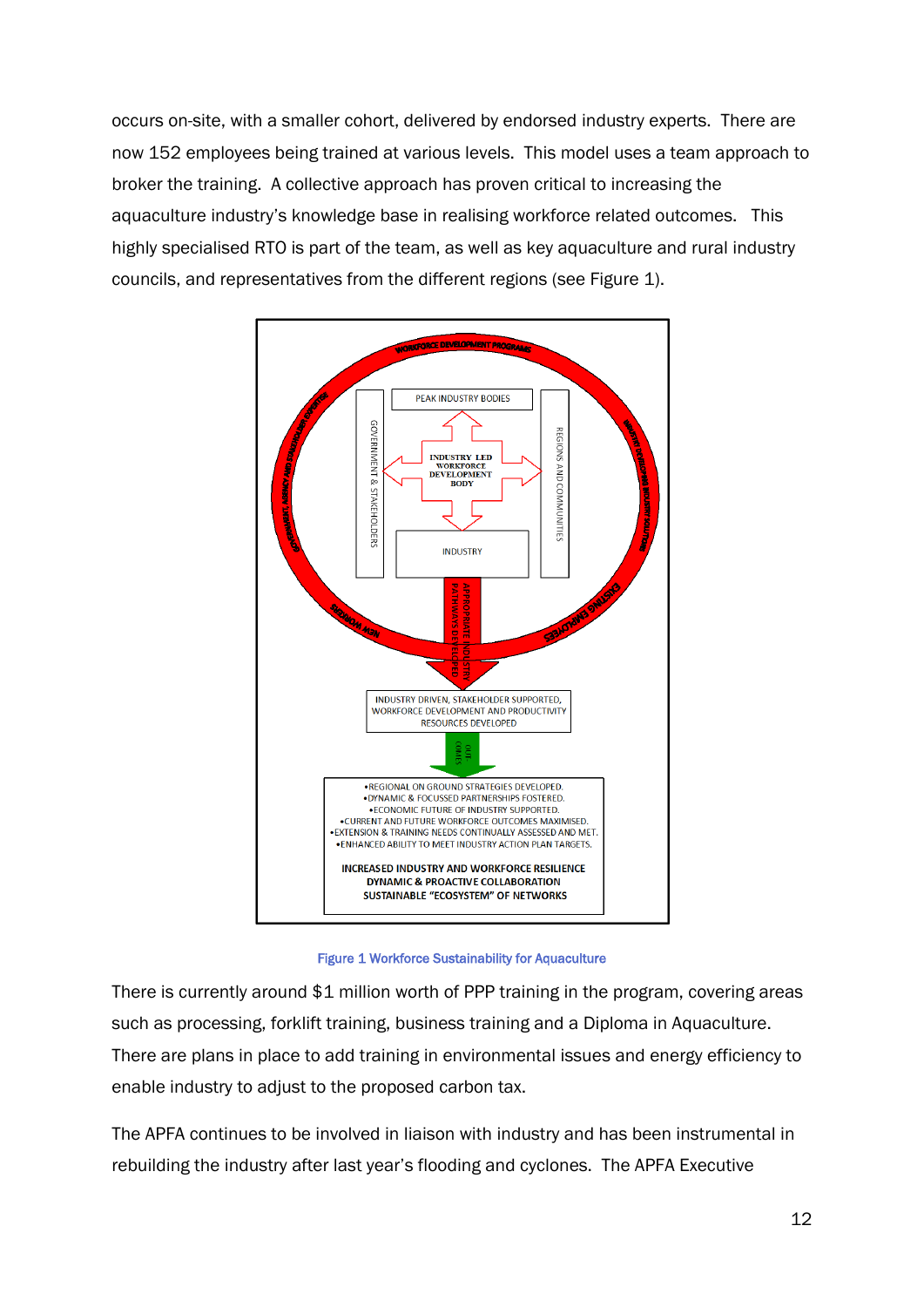Officer, with over 20 years' experience in the seafood industry, identifies potential sources of funding and courses that fit with the skills strategy. APFA currently charge the RTO 7 per cent of the training pool as an 'administration fee', however, it is acknowledged that this is insufficient and needs to be reviewed. APFA reported that the training dollar goes a lot further with the brokerage model; their experience having been that 60 per cent of funding via the TAFE mode was taken up with administrative fees.

#### <span id="page-16-0"></span>Aged and Community Services Tasmania

Aged and Community Services Tasmania is the peak organisation for aged care services, community care services and retirement villages in Tasmania. It is staffed by an Executive Officer and a workforce development consultant was engaged with funding from Skills Tasmania to develop a skills plan. The focus of the plan is on identifying issues, setting industry standards and capacity building as well as training in the area of essential skills and knowledge. All these factors have been acknowledged as contributing to the development of the aged care workforce.

As part of the workforce development strategy ACST have developed diverse programs such as medication and leadership packages, core skills for carers, a graduate nurse program and a literacy screening tool for employers. There is a training calendar which uses eight RTOs to deliver a wide variety of training. ACST has also instituted quarterly round tables for RTOs and an industry reference group made up of 25 members.

Over the past 18 months to two years ACST have been developing a brokerage model around workforce planning and support for the industry. The strategy involves the brokerage model becoming self-funding within two years. To achieve this viability ACST looks at each project individually and assesses objectives and priorities. When the training calendar is being drafted, RTOs are invited to submit expressions of interest. Some training attracts funding under PPP; other non-accredited training harnesses the expertise residing in the sector and sometimes this is given for free. Generally ACST charges the RTO ten per cent of the fee for marketing and filling the courses and sourcing the venue.

*While the model has morphed in a different way to the original business plan everything maps back to the skills plan and capacity building for the sector. It's about identifying opportunities as they present - building capacity in terms of skills and knowledge always with the eye on sustainability. Lee Veitch, ACST*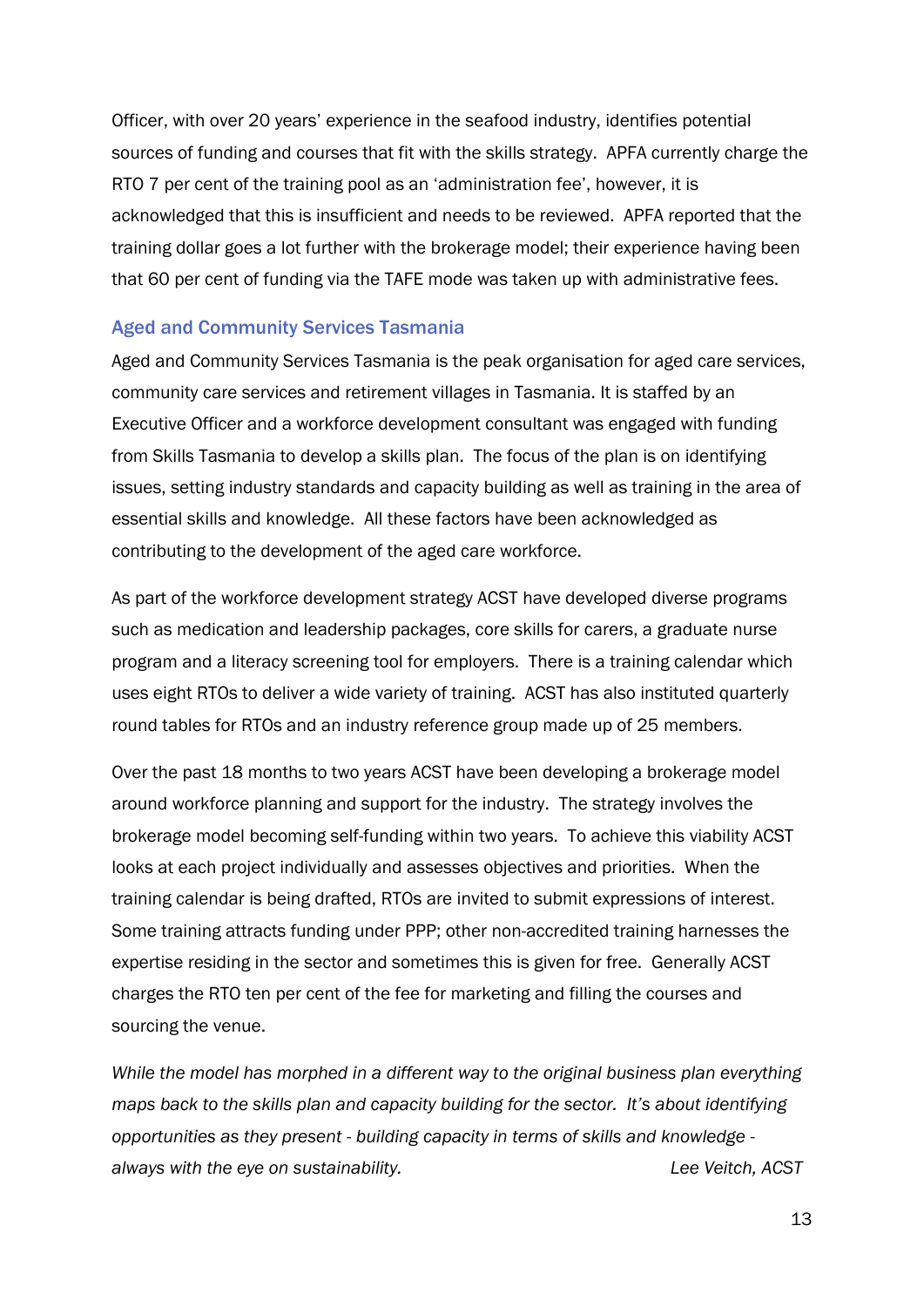At the current time ACST has funding for another 12 months to incubate the model. They acknowledge that the key driver for success is establishing ownership and the broker needs to consult widely and foster a culture of sharing and working together to achieve this. ACST has a suite of specialist reference groups for key areas. The broker also needs to keep abreast of national workforce development priorities and strategies, sources of funding, population trends and emerging risk factors. They need to be alert for duplications and to be able to think laterally. The main external risks that could affect the model are changes to government policies or funding structures, while the model could also be affected by ACST being too rigid in implementing its framework or alternately having a marked change of direction.

#### <span id="page-17-0"></span>Mining Industry Network of Excellence (MINE)

In 2009 SkillsDMC (the national industry skills council for Drilling, Mining, Quarrying, Civil Construction) identified that an increase in skills was critical to the continuance of productivity within the contemporary economic climate. While the industry was less than happy with the way that training was 'thrown at them' by RTOs, neither did they 'own' their industry training so did not drive it, nor did most employers understand the national training framework. SkillsDMC realised the need to take ownership of training away from the providers and get industry to drive its own workforce development. SkillsDMC sought funding support from Skills Tasmania to undertake a workforce review with Tasmanian members of MINE with the objective of increasing the uptake of accredited training and growing the overall numbers of employees with formal qualifications within the mining industry. Analysis of the MINE member's workforce was conducted in consultation with HR Managers and Training Coordinators in order to accurately reflect the industry's skilling needs across a range of Australian Qualification Framework (AQF) levels. A further aim was to increase the level of confidence of employers that accredited training could produce the appropriate level of skill attainment. A key strategy to achieve the change of culture was to reframe the language of training into business-speak i.e. viewing training as a key asset.

In Tasmania there were a limited amount of training qualifications available for the mining sector. Many of the employees within the mining sector have only achieved a level of education equivalent to, or below year 10, and many more have no formal qualifications at all. In 2008/9 there were only 97 employees (17 per cent of the existing workforce) in training programs and with none at Cert IV or above. The workforce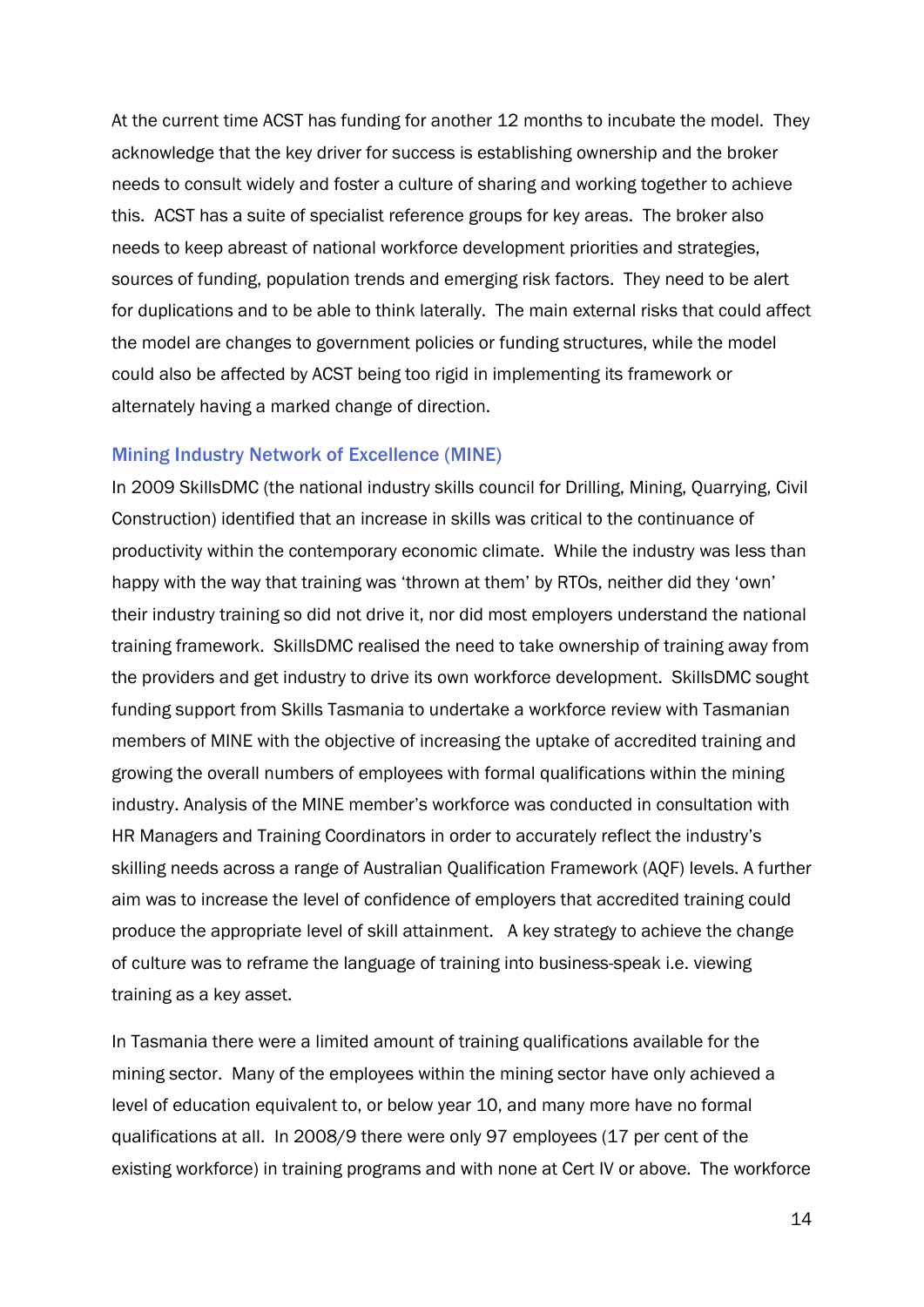review recognised there was a fundamental need to undertake an overall skill development program of the workforce to Cert IV and Diploma level to promote higher quality training, enabling structured career paths, which are necessary to shift the traditional approach to that which fosters a long term sustainable workforce.

Skills Tasmania provided funding to commence the upskilling process. Mining Industry Trainer and Assessor Network (MITAN) was created to:

- Build capability and capacity for industry to take leadership and ownership of skill formation to achieve ongoing growth, success and sustainability;
- Increase RTO competition within the state for the mining sector;
- Ensure that training provided by Tasmania's vocational education and training system is better targeted to economic demands; and
- Achieve cost neutral training through the development of a training system which delivers quality learning outcomes via an efficient process.

The training needs analysis undertaken by MITAN identified the demand for 412 qualifications in sixteen new courses.

MITAN was developed in order to give employers control. MINE has supported their activity by developing an industry code of practice around training and a full service training delivery model.

The MINE model has now lost some energy because of lack of resources to move forward. Stakeholders commented that the current funding model where the RTOs receive funding for training is a barrier to achieving significant change in the mining industry. From their perspective it would be preferable to pay the funds to the industry to enable them to take full ownership to broker and drive their workforce training. For the model to progress into full brokerage requires a more fully developed infrastructure comprising a single go-to point and financial and human resources to work with industry. SkillsDMC is interested in continuing their involvement, however at the current time the brokerage model for the mining industry requires reassessment and development of strategies for the future.

#### <span id="page-18-0"></span>Family Support Services Association Tasmania

Established in 1987, FSSA is the peak body for organisations working with children in vulnerable families, generally focussing on early intervention and mitigation prior to the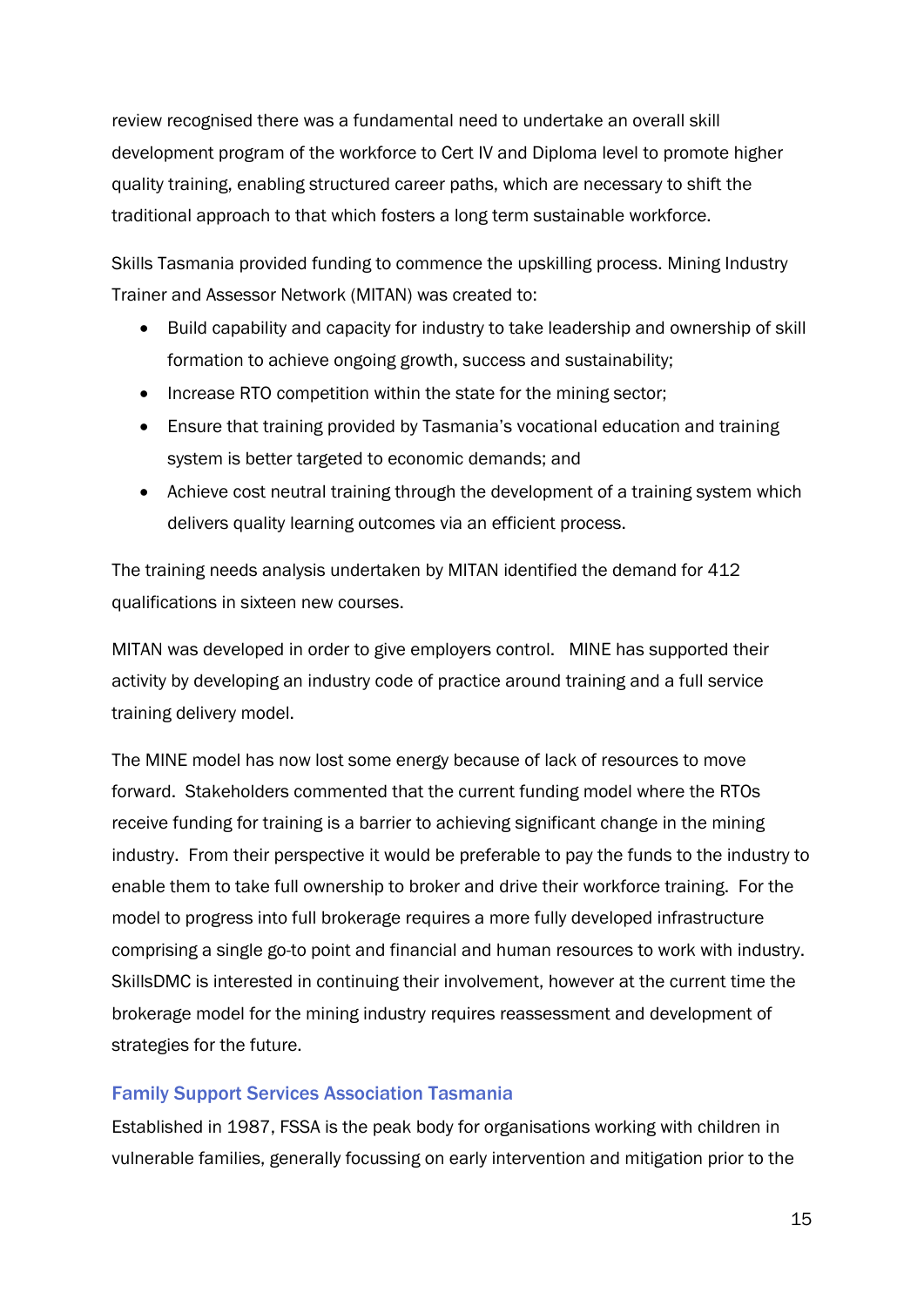involvement of Child Protection. There are around 100 people employed in the sector in Tasmania. In the past couple of years they have embarked on a comprehensive strategic planning process with the key areas for focus in 2011-12 being training and workforce development. FSSA have worked with Lee Veitch from ACST to undertake research projects around capacity building for its clients and develop a training program. This sector has been characterised by the paradox of low skill levels amongst its workers, as they have come to the industry by many different routes, while at the same time requiring a highly specific set of specialised skills to enable staff to work with families with complex needs. FSSA's aim is to turn this around to being a highly skilled workforce.

About two years ago FSSA undertook a comprehensive skills mapping process which outlined the skills and attributes required to work as a Family Support Worker. These were then mapped against existing modules and developed into the Family Intake and Support Diploma – consisting of core subjects from the Community Services Diploma plus five electives developed by FSSA to meet the needs of industry. For example, FSSA found there was no course available in Australia around cumulative harm and this had been identified as a key skill that workers required.

The strategy aims to mandate Diploma level qualifications for workers entering the sector. Around 30 people are currently undertaking Cert IV as precursor to the Diploma around the state with an additional 14 undertaking the Diploma. Around 20 existing staff participates in a monthly workshop program to address skills gaps and to work towards completion of a Diploma.

FSSA stressed that it is crucial that trainers understand the specialised nature of the skill set. The RTO they are using employs people who have worked in the industry. FSSA's experience has been that not all RTOs have the ability to provide this level of industry knowledge. They found the Polytechnic and Skills Institutes were too structured or not amenable to providing training outside existing modules or were too expensive. FSSA currently work with a single RTO although they would like to broaden this base to include two or three RTOs to give their members more choice. FSSA acknowledges that there are some risks involved in using a single supplier, however likened their model to a partnership with a highly specialised training provider.

FSSA is run by a single employee and does not have any administrative support. FSSA does not charge its membership for brokering training with the RTO, as it is funded via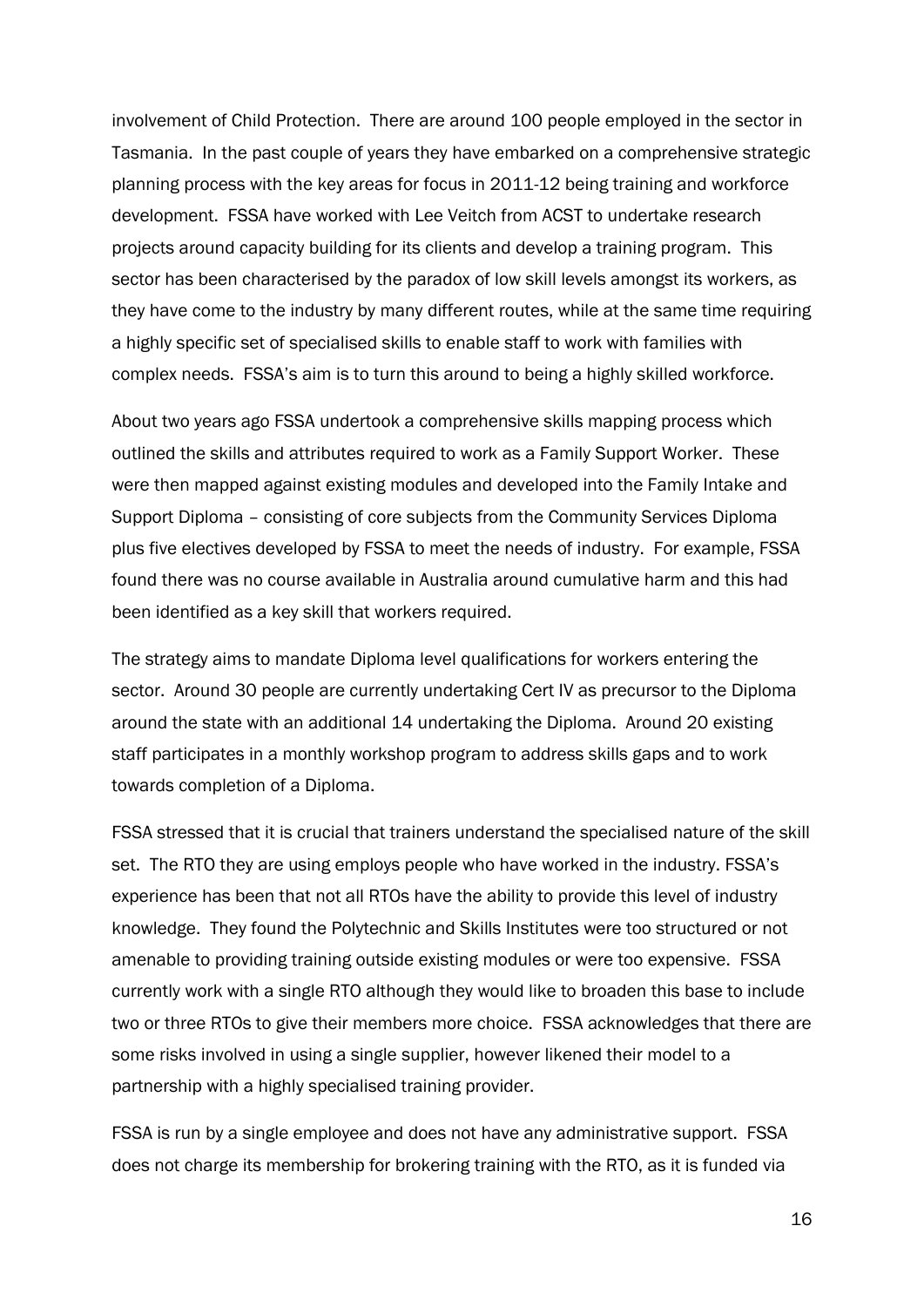PPP, although sometimes levies a charge for non-members. However, FSSA has been charging the RTO \$50 per hour for the services it provides, namely:

- Liaising with the sector around its requirements;
- Working on designing and customising training programs and assessment models; and
- Promoting courses to the sector.

FSSA is currently reviewing this hourly rate and investigating restructuring the brokerage fees into a rate per student.

The FSSA Executive Officer pointed out that the person undertaking the brokerage role needs to have a vast knowledge of the sector or the capacity to acquire this knowledge quickly. Ongoing communication and liaison with the sector is crucial to gaining support for the skills strategy. FSSA runs regular forums around issues pertinent to the sector and to identify emerging needs. FSSA is working closely with Skills Tasmania to write up a comprehensive framework for the sector which will include standards and codes of practice.

#### <span id="page-20-0"></span>Primary Employers Tasmania

In 2008 Farmbis (Rice & Bonney, 2008) recognised that the farm sector in Tasmania was in need of structural and qualitative change to ensure sustainability in the long term. Critical to achieving this change was the availability and quality of a pool of human resources both in management and labour.

Farmbis recommended that the Tasmanian agricultural industry develop an auspiced training brokerage to provide:

- Brokerage of quality training to farmers focused on priority skill needs through endorsed suppliers;
- Prospecting for and conducting fee for service consulting projects;
- Promotion of the business benefits of training as well as specific training opportunities; and
- Providing guidance to the farm sector about the quality and utility of specific training courses through the development and promotion of a 'brand' for farmer training courses, curriculum and materials.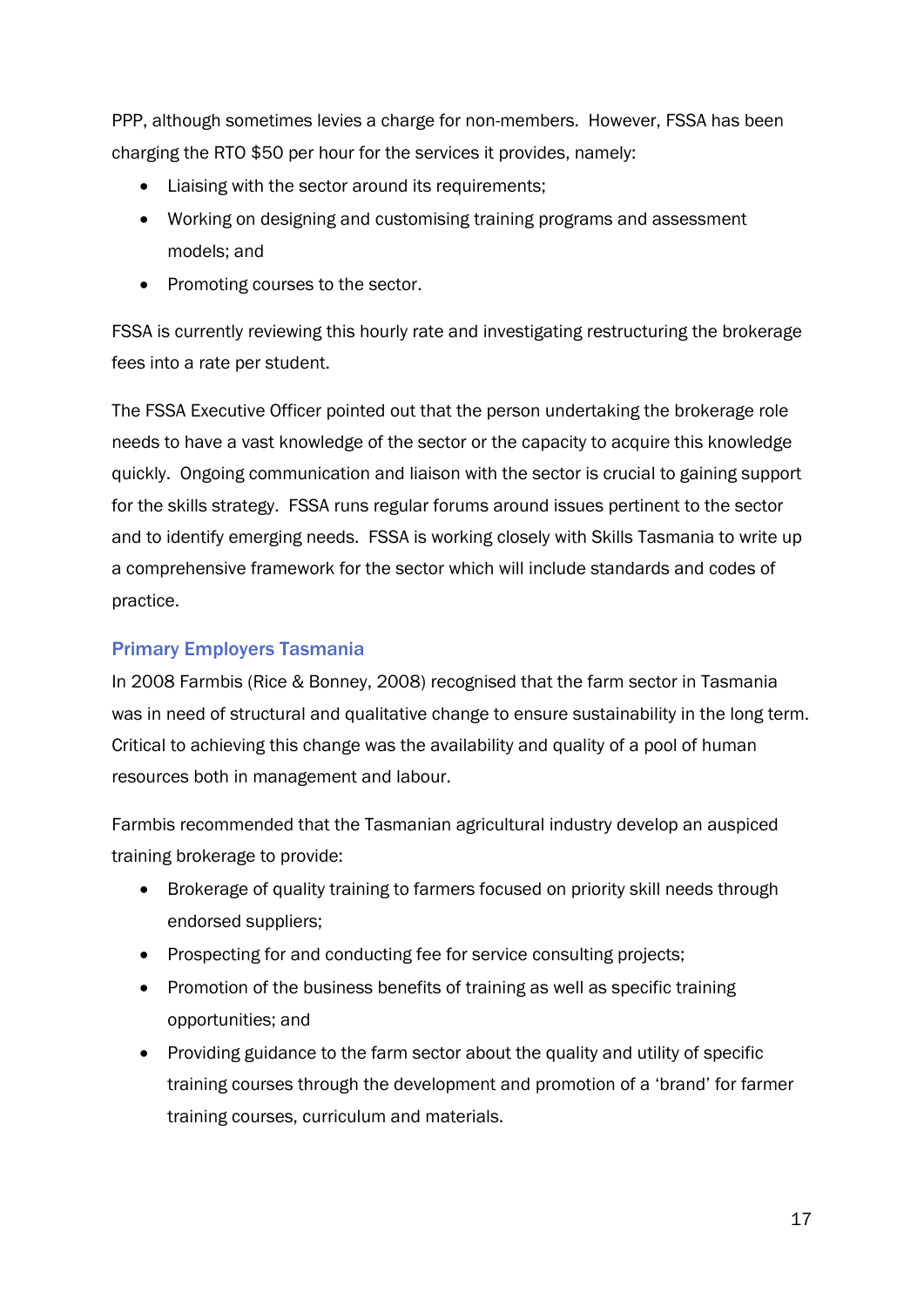Farmbis indicated that the preferred way forward was to establish a small training brokerage staffed by an executive officer and support from a host organisation to provide high quality, customised training and associated consulting services which was well promoted and in receipt of sector investment<sup>3</sup> and support from government in the first two years of operation was likely to be viable in its third year of operation. The Farmbis report advocated the establishment of an independent, self-supporting agricultural training brokerage that has a thorough understanding of rural culture and famers needs. Such a brokerage was considered much better placed than 'occasional' providers to industry in raising the quality of training and in achieving cultural and structural change.

In reviewing the current situation for this report, it appears that the project has encountered significant barriers to its implementation. The Tasmanian Farmers and Graziers Association withdrew its support for the model because were sceptical about its viability because of the ingrained reluctance of employers to pay for training. The sector remains characterised by very little formalised training, usually at VET level. The smaller industry association, Primary Employers Tasmania (PET) is currently undertaking training project to provide shearing shed skills training in partnership with Skills Tasmania and Australian Wool Innovation. . PET remains in favour of the brokerage model, but will be putting activity on hold for the next 12 months whilst developing a governance structure and sourcing suitable training providers. PET's preferred way forward is for Certificate I, II and III to be covered by the VET system (out of Burnie Polytechnic), while Certificate IV and above is funded via the brokerage model suggested by Farmbis. PET's view is that it is a 'chicken and egg' situation where without sufficient infrastructure such as available via an organisation of the size of the TFGA and seed funding, the model will prove difficult to establish.

1

<sup>3</sup> Such as Rural Industry Training and Extension (RITE) Inc.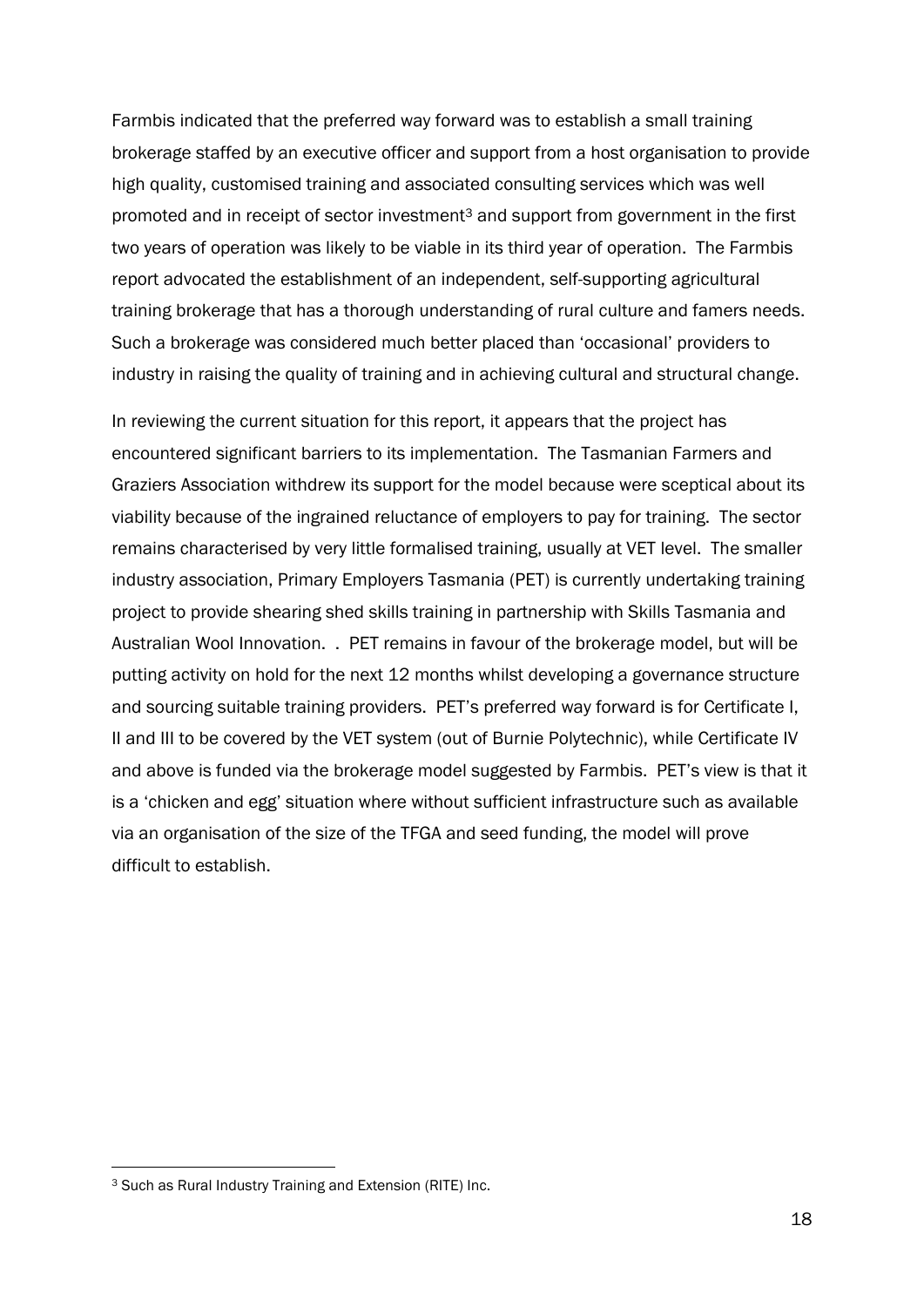# <span id="page-22-0"></span>Features of brokerage models

The case studies above illustrate that the main enhancers of a successful brokering model as operated by an industry peak are a supportive hosting environment (networks, organisational infrastructure, policy); resources (human and financial); and processes (communication, planning and development, evaluation processes).

It is interesting to point out that all the models have adopted a slightly different definition of brokerage to suit their specific industry. This is one of the strengths of brokerage in that the definition can be flexible enough to meet individual needs of the industry involved.

#### <span id="page-22-1"></span>Key elements

Common elements to successful models of brokerage are commitment to workforce development, good networks, and robust infrastructure. All exhibit a strong sense of purpose, a comprehensive understanding of their role and how the brokering process works and a commitment to brokerage as a business model. At the same time, there is no common fee structure.

| <b>Organisation</b>                 | <b>Workforce</b><br><b>Development</b><br><b>Culture</b> | <b>Networks</b> | Infrastructure/<br><b>Resources</b> | Fee<br><b>structure</b> | <b>Fee</b><br>charged                     |
|-------------------------------------|----------------------------------------------------------|-----------------|-------------------------------------|-------------------------|-------------------------------------------|
| <b>ACST</b>                         | <b>Yes</b>                                               | <b>Yes</b>      | <b>Yes</b>                          | <b>Yes</b>              | \$2-300 per<br>course                     |
| <b>Aquaculture</b>                  | Yes                                                      | Yes             | <b>No</b>                           | <b>Needs</b><br>review  | 7%                                        |
| <b>PCSQ</b>                         | <b>Yes</b>                                               | <b>Yes</b>      | <b>Yes</b>                          | <b>Yes</b>              | Sliding<br>scale<br>based on<br>employees |
| <b>FSSA</b>                         | Yes                                                      | <b>Yes</b>      | Yes                                 | Yes                     | \$50 per<br>hour                          |
| <b>MINE</b>                         | Emerging                                                 | <b>Yes</b>      | <b>No</b>                           | <b>No</b>               |                                           |
| <b>PET</b>                          | Emerging                                                 | <b>Yes</b>      | <b>No</b>                           | N <sub>o</sub>          |                                           |
| <b>WACOSS</b>                       | <b>Yes</b>                                               | <b>Yes</b>      | <b>Yes</b>                          | <b>Yes</b>              | 30%                                       |
| <b>WCQ Skills</b><br><b>Cluster</b> | <b>Yes</b>                                               | <b>Yes</b>      | Yes                                 | <b>Yes</b>              | 15%                                       |
| <b>WCQ Vet</b><br><b>Brokerage</b>  | <b>Yes</b>                                               | <b>Yes</b>      | <b>Yes</b>                          | <b>Yes</b>              | 25%                                       |

#### Table 1 Matrix of Key elements

In summary the key elements that drive effective brokerage are:

knowledge of the industry;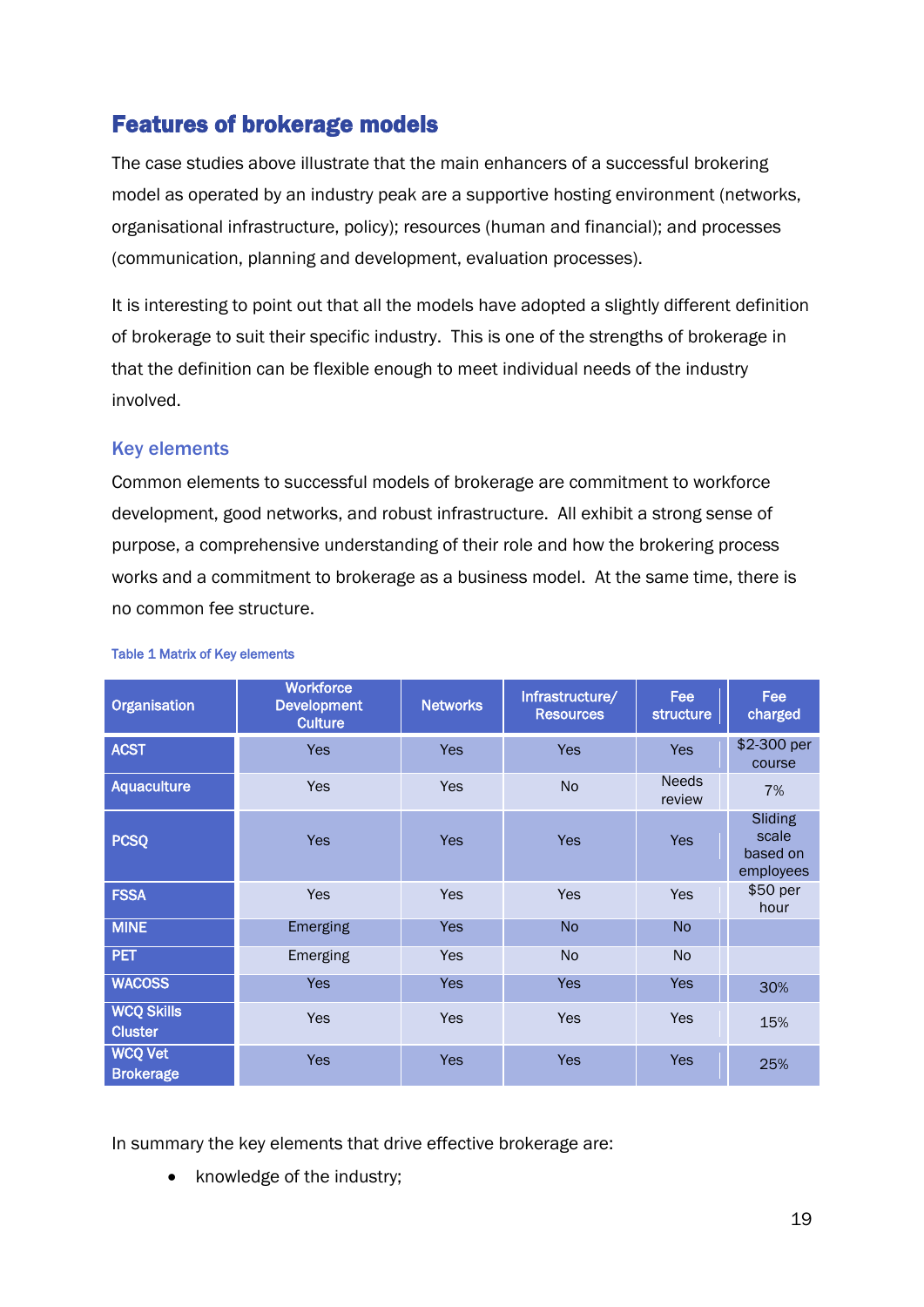- a holistic approach;
- learner-centred;
- promotes a learning culture;
- actively manages relationships with training providers;
- maintains a continual awareness of training opportunities and gaps;
- good networks to identify emerging needs and awareness of training opportunities;
- actively matches employer and employee needs to training;
- good understanding of training funding opportunities and national frameworks;
- monitors the quality of the training provided as a result of brokerage; and
- regularly evaluates the brokerage process for credibility and quality assurance.

These can be categorised into five major categories; infrastructure being the most important success factor; followed by resources, networks, communication, and effective processes.



Figure 2 Key drivers of successful brokerage by industry peaks

The differentiating factor between where brokerage models have flourished or struggled appears to be at infrastructure level. The industry peak needs to be supportive of the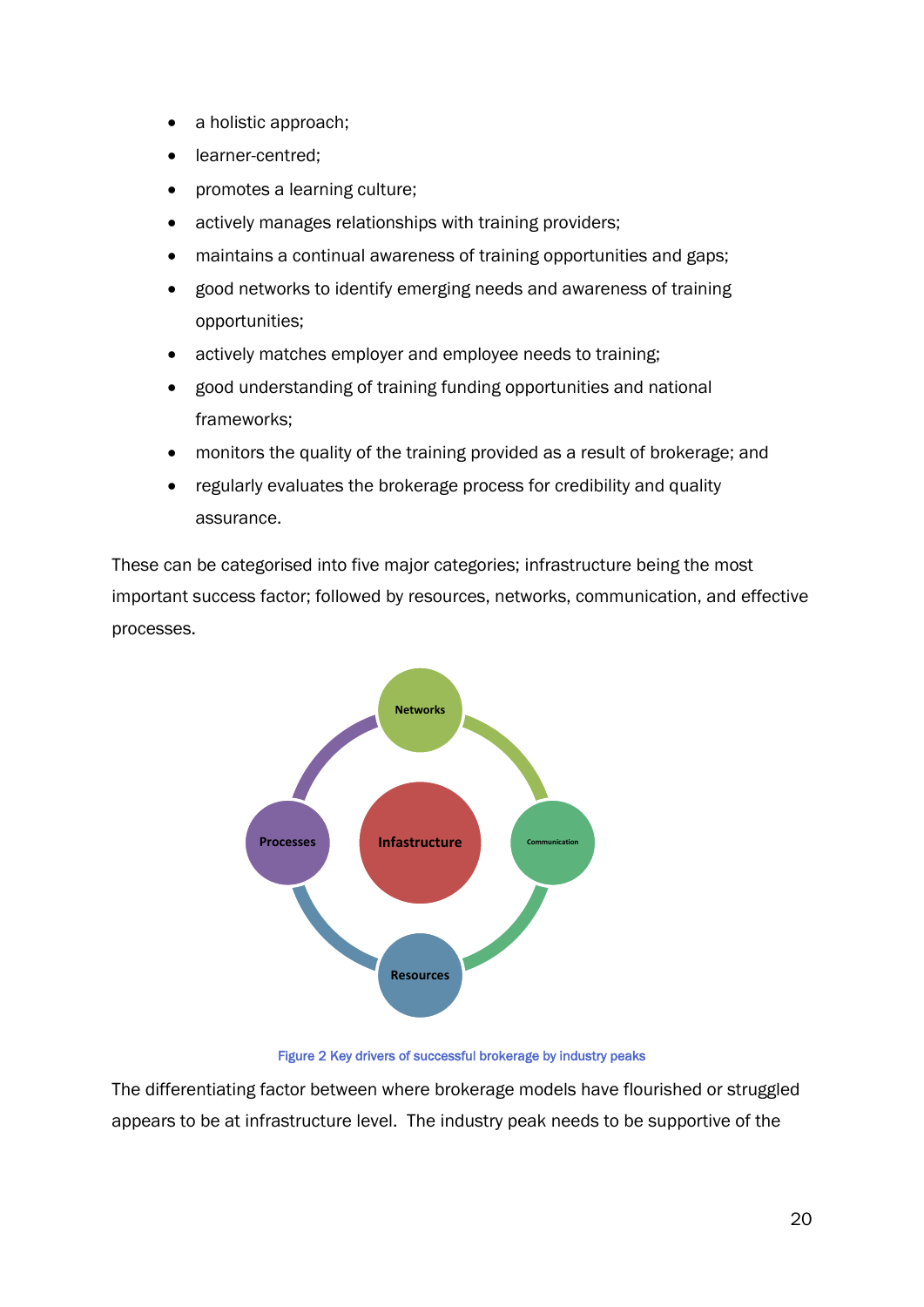model and seed funding and resources need to be provided for at least two years before the brokerage can become self-funding.

Good networks are vital for the success of a brokerage model. Several case studies adopt the use of regular industry round table or forums; and regional forums in large states. In Tasmania, ACST has instituted a regular program of round tables where industry meets in the morning and the RTOs join the session in the afternoon. This has significant benefits for an industry that does not have a culture of 'shopping around' for training or requires educating around the benefits of training or which consists of a number of small employers. The united capacity of a number of small employers ensures greater bargaining power with RTOs. At the same time the RTOs benefit from dialogue with industry about its needs and strategic direction. This round table/industry workforce development forum is particularly useful in the Tasmanian context because of the dispersed nature of many employers. This type of group will provide a critical mass for planning to occur around training that meets industry needs.

#### <span id="page-24-0"></span>The role of the broker

Vital to the success of brokerage is the specific areas of knowledge held by those in the role of training broker. Those in the primary brokerage role must have:

- commitment to a workforce development philosophy;
- an understanding of training needs in their industry;
- an understanding of learner requirements in their industry;
- a knowledge of training pathways for the industry:
- extensive networks; and
- skills in coordinating training delivery through the generation of long-term partnerships with employers, trainers and other stakeholders.

Many of those consulted for this report commented that this was not an easy role to perform and required someone with enormous energy and drive, high level communication skills and an exhaustive knowledge of their industry.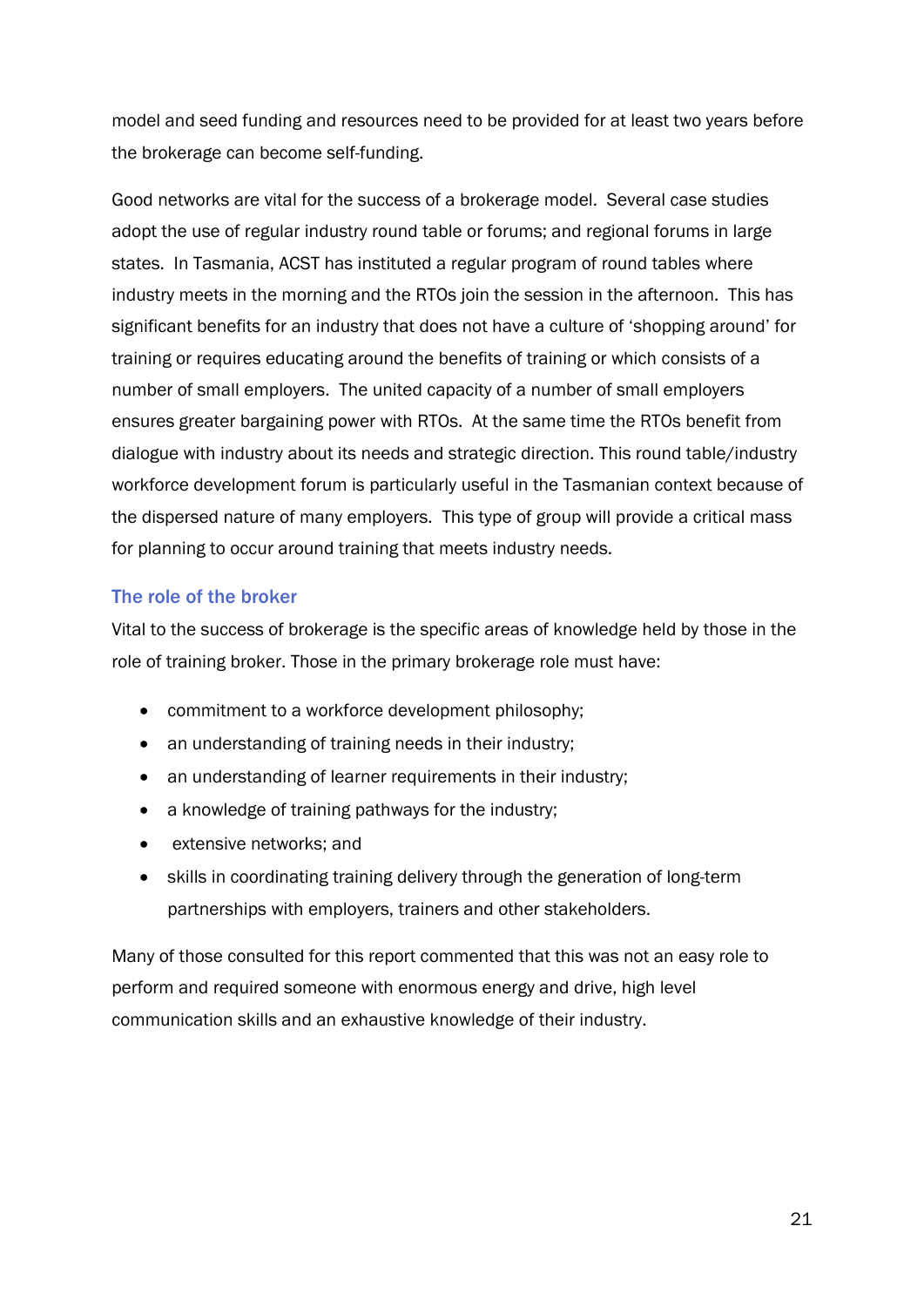# <span id="page-25-0"></span>Establishing a brokerage model

The consultations undertaken for this project suggest that broking follows a four-stage development process. The stages are: getting started; matching needs and opportunities; and evaluating the broking process which leads to fine tuning of the model.

Broking can be compared to an organic process, moving from a looser, informal structure in the first stage, to a more formalised structure in the later stages. Consultation with industry must be comprehensive and ongoing.



Figure 3 Key elements in the process of setting up a brokerage model

While this process appears to be common to all effective brokers, different broking contexts call for flexibility in implementing the principles, and determine how much time is spent at each stage of the process.

#### <span id="page-25-1"></span>Getting started

If it does not have an existing workforce development focused group the industry peak needs to establish a workforce development network or reference group from its membership. Establishing a new network is a time-consuming enterprise that requires clear commitment from a broad range of stakeholders to its purpose, directions and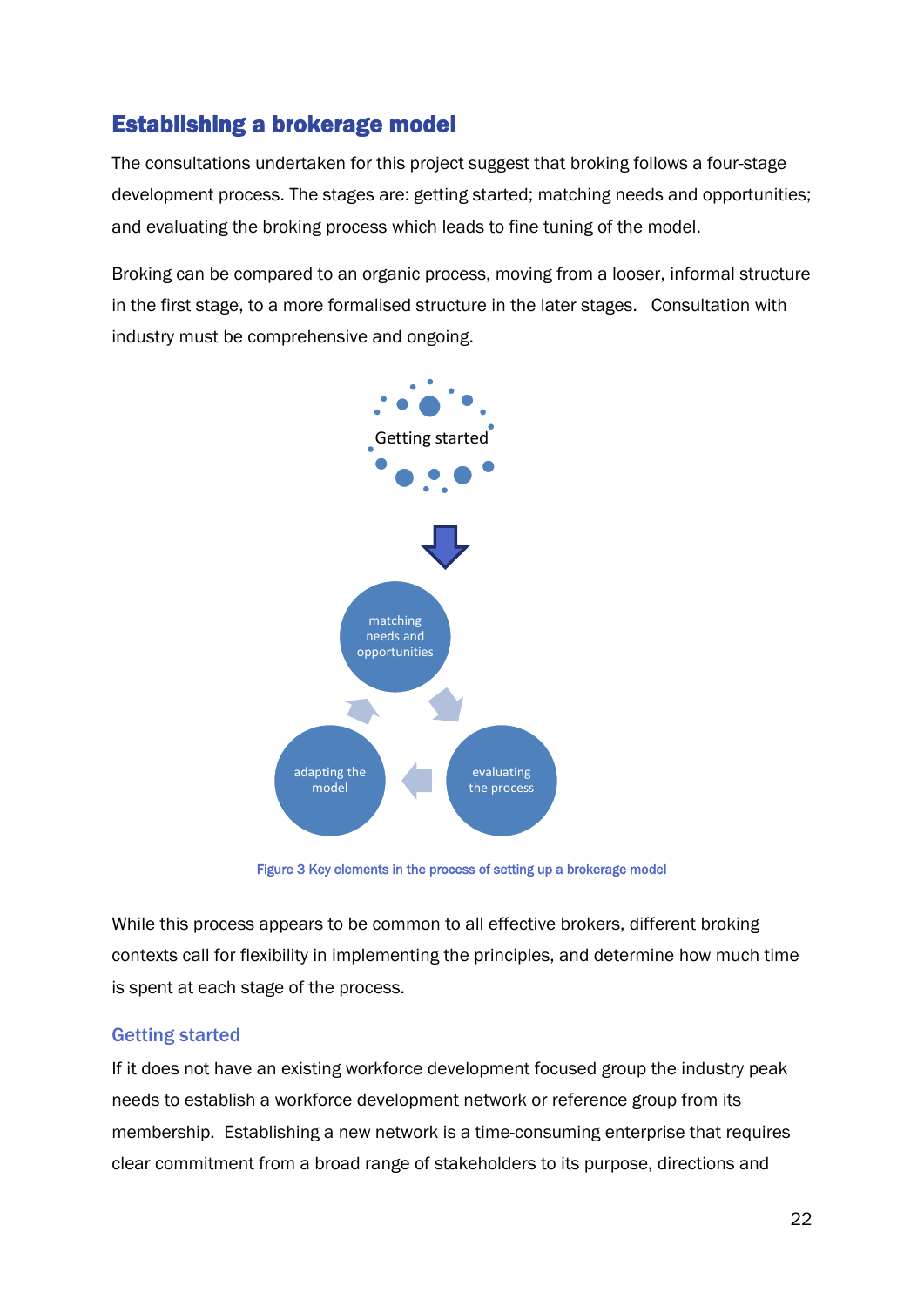maintenance to support its intrinsic value and sustainability. No two networks will have the same characteristics. It is important that networks have the flexibility to develop their own structure and evolve at their own pace. Members of the workforce development network need to have a fundamental systemic commitment to the philosophy of workforce development by industry, to partnership arrangements and to working out new ways of interaction between industry, government, training providers and community groups.

A person to spearhead the brokerage needs to be identified and appointed at this stage. Examples in this report have accessed seeding funds from relevant government departments, Skills Tasmania, national peak organisation or a combination of sources. As evident from the case studies in this report, it is possible to start up a brokerage strategy with just one key person. However this person needs to be well versed in the specific industry and have existing knowledge of the sector and be able to harness a strong workforce development network.

The purpose of the workforce development group is to develop a sound understanding of the contemporary workforce needs of the enterprise or sector. The first task of this group is to develop a systematic industry workforce development strategy using the network and member organisations.

The development strategy needs to be augmented with a training needs analysis at the enterprise level. This will involve the examination of the workforce of individual organisations. This may mean that employers will need to identify what makes up the skills set needed for the roles performed by their employees. It may require the development or refreshment of position descriptions and detailing the competencies required. Some knowledge may be specific to the enterprise itself. The broker may need to assist enterprises with job-design, and identify what is required to optimise skills used in the workplace and build workforce capability.

There is a strong educative component of the broker's role. Depending on the employers' level of knowledge of the training and workforce development space, the broker may need to educate employers about the differences between the skills and knowledge provided by Certificate versus Diploma and Degree qualifications. The broker, together with the peak organisation, may also need to break down systemic barriers to communication to increase trust through breaking down competitive instinct between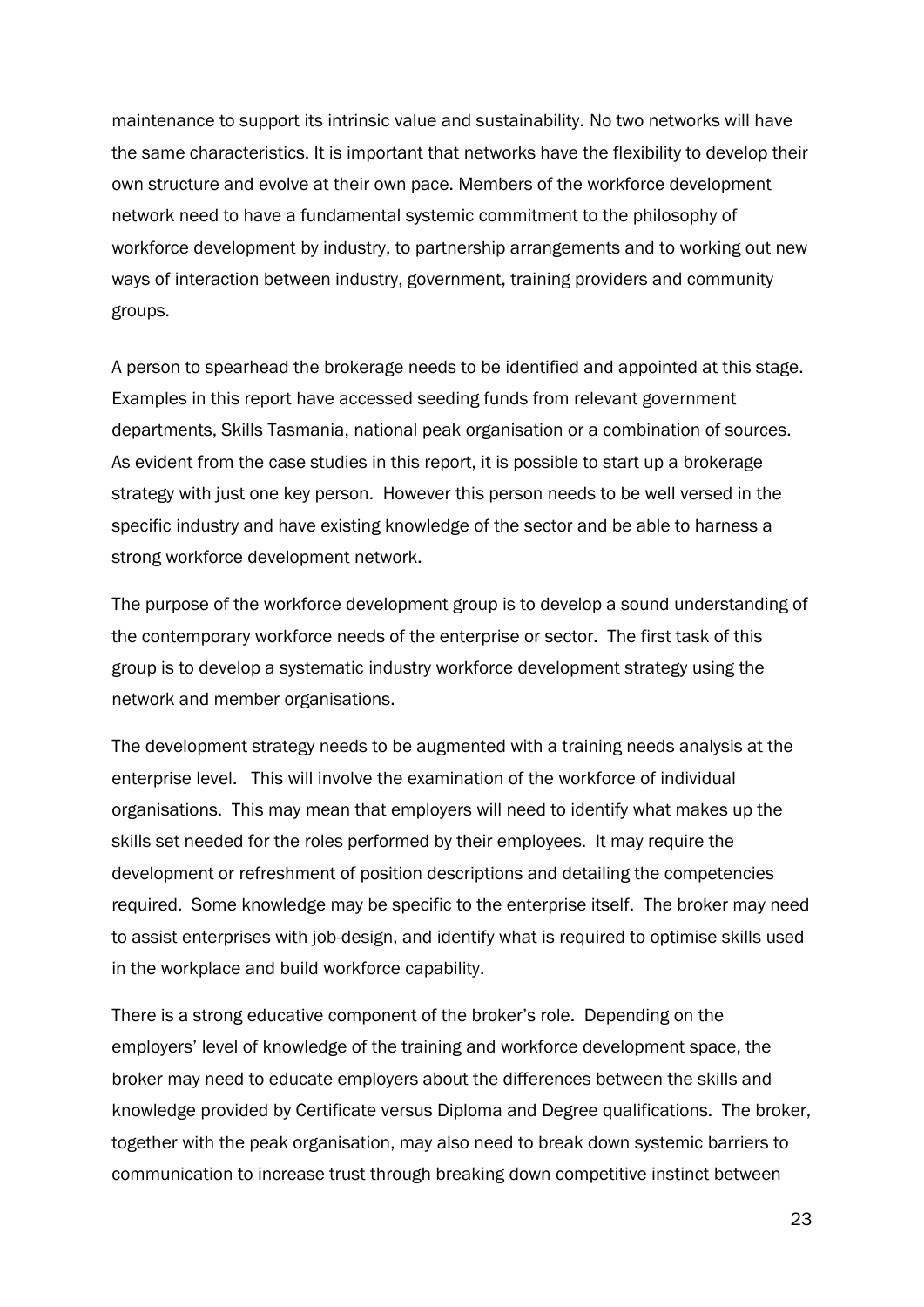network partners. Frank discussions are necessary for a more responsive service strategy.

#### <span id="page-27-0"></span>Matching needs and opportunities

The second phase in the development of developing a brokerage is to analyse the current level of workforce skills and to identify gaps and potential training pathways. The key component of this phase is that the industry moves from a short term view (training) to a long term view (workforce development). The broker needs to identify training that will meet the needs of industry at industry and enterprise level. This can be accredited or non-accredited or a mixture of both.

Once a set of skills and qualifications have been identified, the broker will seek expressions of interest from RTOs or alternatively they may identify a pool of independent training consultants with specialised industry experience.

The broker will then sort out qualitative differences between providers, often in conjunction with a subcommittee of the reference group if this is a large group.

At this stage sources of funding including opportunities to subsidise training will be identified. The broker may also investigate opportunities such as commonwealth incentives to provide resources for backfill to allow staff to attend training without affecting the organisation's productivity or service to its clients. This is particularly relevant in service industries.

As well as identifying funding, and costs of providing workforce development, a brokerage fee will need to be established. The reference group will need to establish exactly what the brokerage will provide in exchange for the brokerage fee. It is recommended that this is set as a percentage of the cost per student rather than a dollar fee as then the brokerage fee will keep pace with any increases in market rates.

The broker negotiates and manages contracts with the RTOs. The broker in conjunction with the selected RTOs develops a training calendar for the sector. The broker may need to source venues and catering (if this is part of the broker's role). The brokerage needs to market the training calendar to its industry members.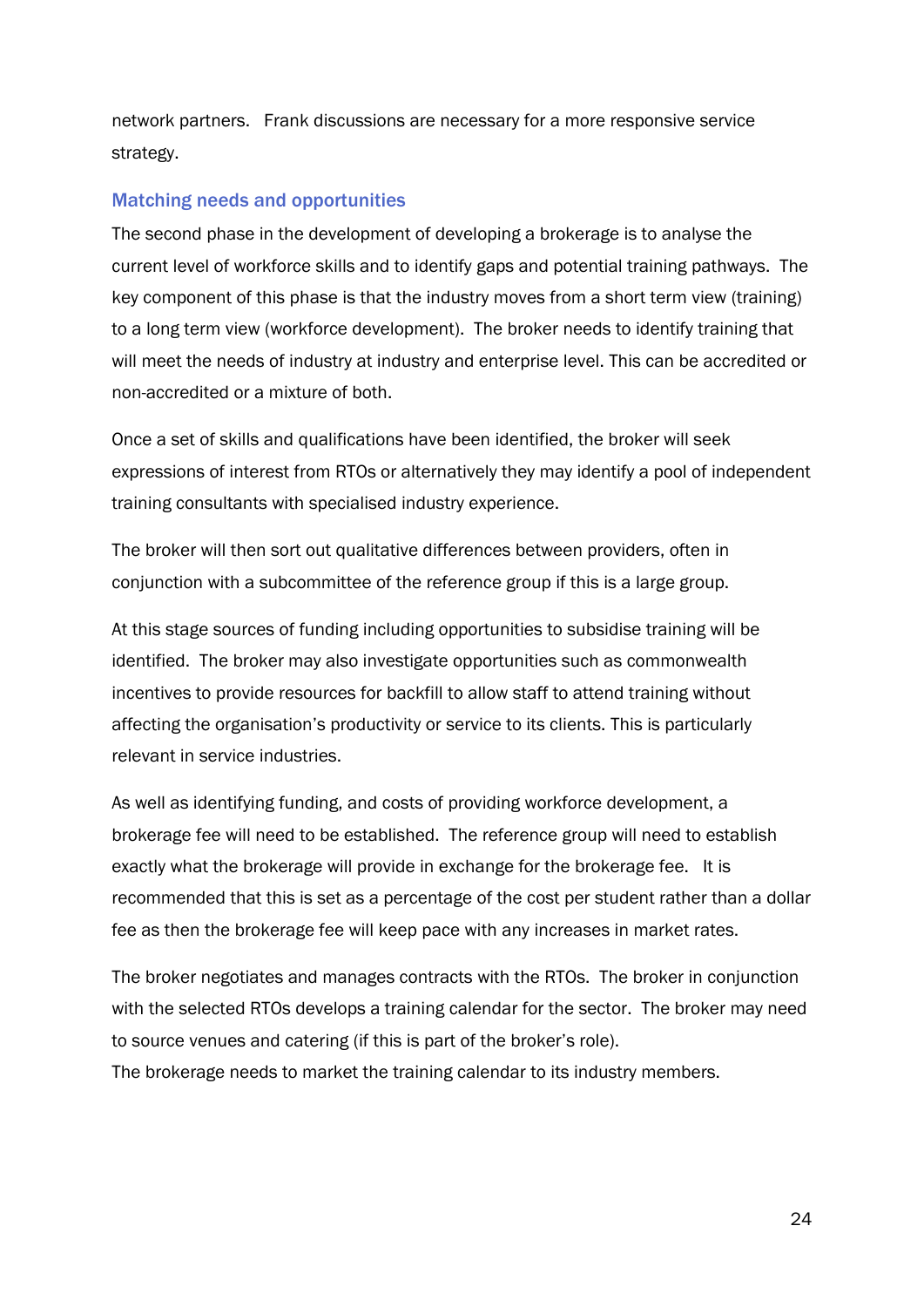#### <span id="page-28-0"></span>Evaluating the process

As with any new way of working, the brokerage model needs to be assessed regularly. The views of learners and industry as well as participating RTOs needs to be canvassed, any issues identified and strategies developed to address them.

It is recommended that a formal evaluation is conducted at the end of the first year of a brokerage which includes the three groups. The methods for evaluation may include surveys or individual interviews with the different groups of stakeholders.

#### <span id="page-28-1"></span>Adapting the model

Over time, as a result of experience and evaluation and continuous monitoring of industry needs the brokerage may adapt. This may include the development of proprietary packages; the expansion of the brokerage role or the number of people involved in administering it. The size and scope of the reference group may change.

Any adaptions to the model will need to be evaluated after a trial period, thus creating a continual cycle of adaptation and review.

A key point to be made is that a brokerage model is simultaneously proactive and reactive. It needs to be proactive in terms of educating industry, identifying emerging trends, identifying sources of funds, identifying new RTOs and so on, but reactive in terms of being sensitive to what is working or not working and what factors drive these outcomes.